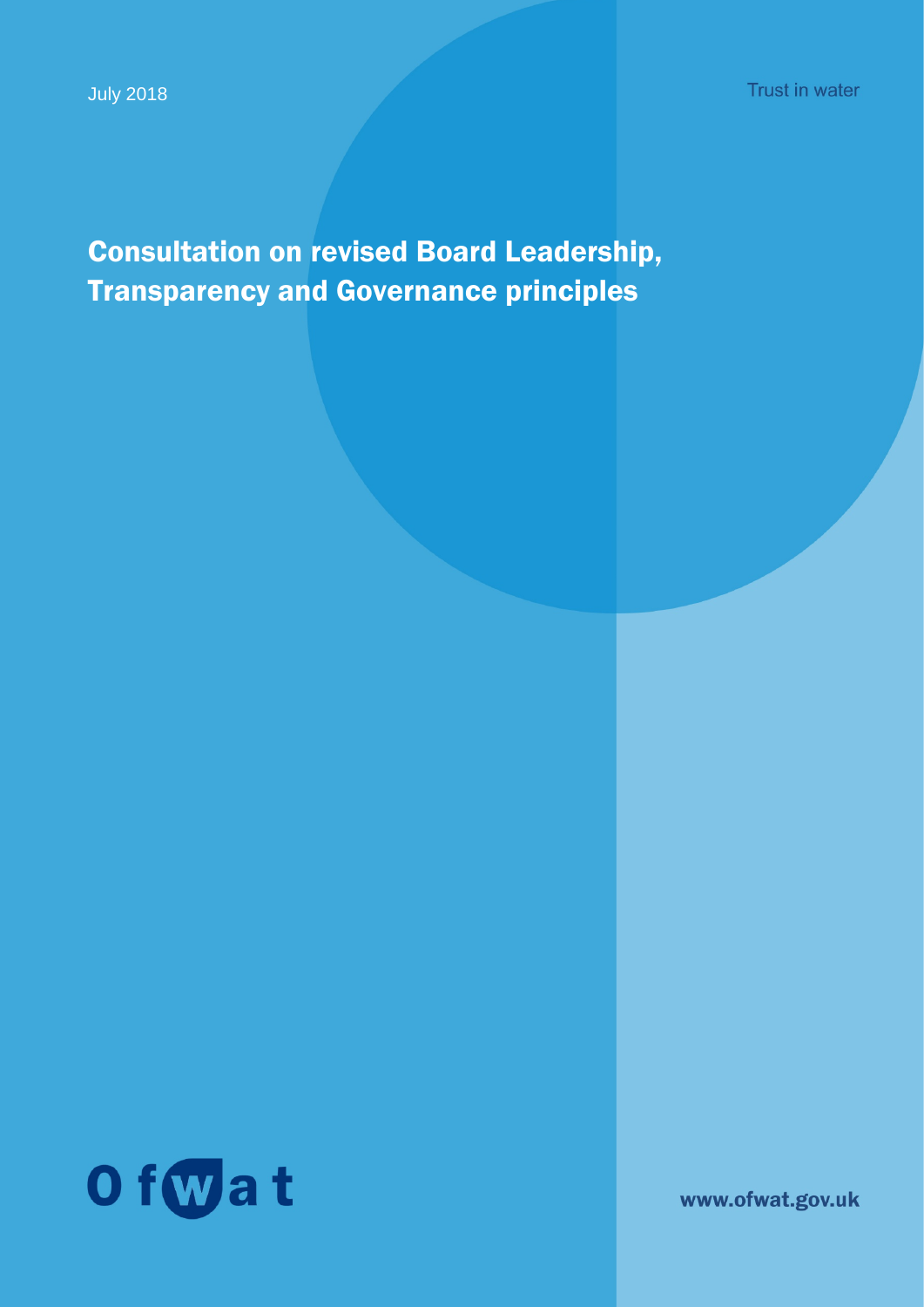# About this document

This document is a consultation on reviewing and updating Ofwat's [existing](https://www.ofwat.gov.uk/wp-content/uploads/2015/10/gud_pro20140131leadershipregco.pdf) board [leadership, transparency and governance principles.](https://www.ofwat.gov.uk/wp-content/uploads/2015/10/gud_pro20140131leadershipregco.pdf)

It sets out:

- our proposals for updating the existing principles in light of the need to address legitimacy concerns in the sector and developments in corporate governance;
- our rationale behind the changes we are proposing to the principles; and
- proposed licence changes to embed the principles in all companies' licences, and to ensure that there is a minimum requirement for independent membership of the board.

This is part of Ofwat's wider package of work to rebuild trust and confidence and put the water sector back in balance, as set out in our April 2018 [Implementation letter](https://www.ofwat.gov.uk/wp-content/uploads/2018/04/Implementation-letter-sent-to-water-company-CEOs-from-Rachel-Fletcher-13-April-2018.pdf)  [sent to water company CEOs.](https://www.ofwat.gov.uk/wp-content/uploads/2018/04/Implementation-letter-sent-to-water-company-CEOs-from-Rachel-Fletcher-13-April-2018.pdf)

The changes proposed in this document would apply to the 17 largest regulated water companies (appointees) in England and Wales and the only licensed infrastructure provider (Bazalgette Tunnel Limited, known as Tideway). The size of smaller appointees (which we commonly refer to as new appointments and variations) means that meeting the principles may not always be proportionate for them. However we still expect these companies to demonstrate exemplary governance and to meet the principles where they can.

We welcome responses to this consultation by close of business on Tuesday 21 August 2018.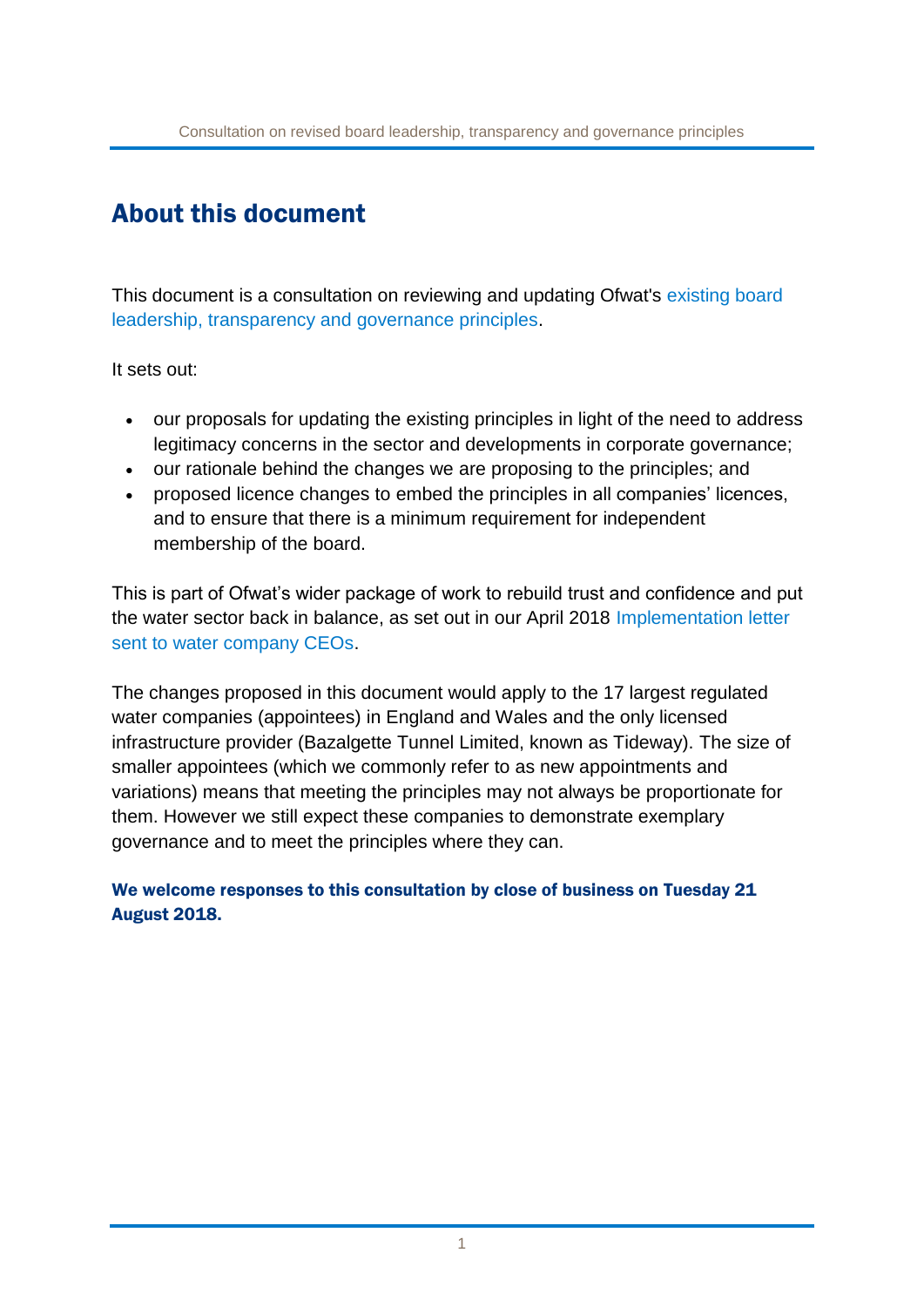# **Contents**

|    | About this document                               |                |  |
|----|---------------------------------------------------|----------------|--|
|    | Contents                                          | $\overline{2}$ |  |
| 1. | Introduction                                      | 3              |  |
|    | 2. Proposed principles                            | $\overline{7}$ |  |
|    | 3. Proposed licence changes                       | 19             |  |
|    | 4. Responding to this consultation and next steps | 24             |  |
|    | 5. Appendix 1 – Consultation questions            | 26             |  |
| 6. | Appendix 2– Proposed set of revised principles    | 27             |  |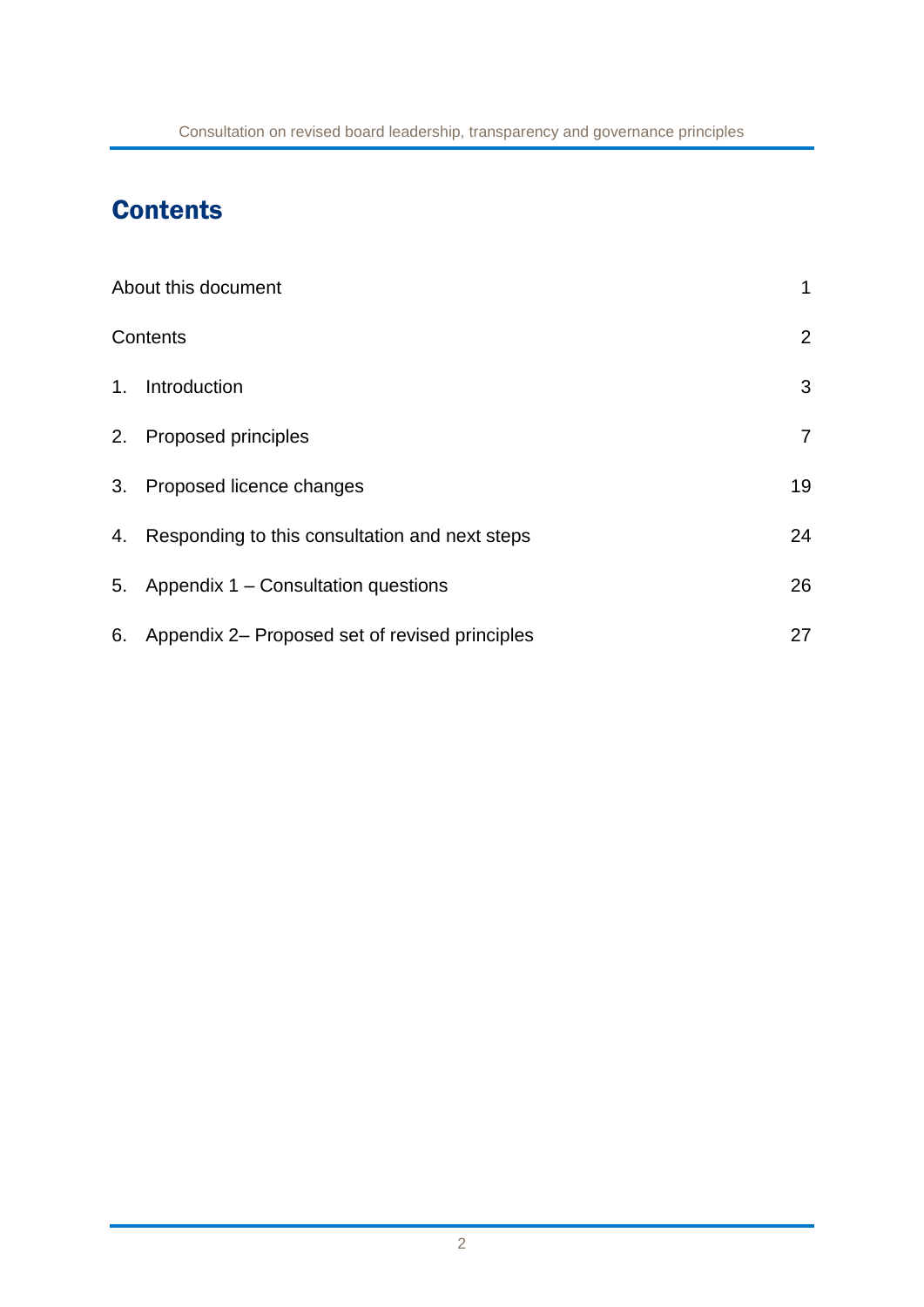## 1. Introduction

#### **Background**

The board leadership, transparency and governance principles were introduced in January 2014. They were developed in response to changes in the world of corporate governance, and because at that time the nature of ownership in the water sector had changed. The principles were introduced as a clear framework, rather than a set of prescriptive rules, to give boards ownership of the issues. The companies responded well, for example, increasing independent representation on boards.

However, while companies largely complied with our principles, the corporate behaviour of some companies, along with significant service failures, has damaged trust in the sector. Therefore in April 2018, Ofwat's Chief Executive wrote to companies setting out a programme of work to enable and challenge companies to rebuild legitimacy and put customers at the heart of their businesses. This consultation addresses one of those elements – a review of our board leadership, transparency and governance principles.

#### What are we trying to achieve?

Expectations for the behaviour of water companies are very high – arguably higher than for other companies. We know that for a company to adopt the right corporate behaviours, it must have the right culture and sense of purpose. Of course, this responsibility rests squarely with the individual boards, but by having the right principles for board leadership, we want to ensure that the whole sector is holding itself to the highest standards.

The existing principles have helped but clearly more needs to be done so that the regulated company board, through its leadership, sets the expectations for, and delivers the highest standards of culture and purpose. We are bringing forward proposals that improve, clarify and streamline our principles to achieve that end. These changes reflect and build on best practice in the wider world of corporate governance, but also respond to the particular challenges facing a sector delivering an essential public service through monopoly businesses.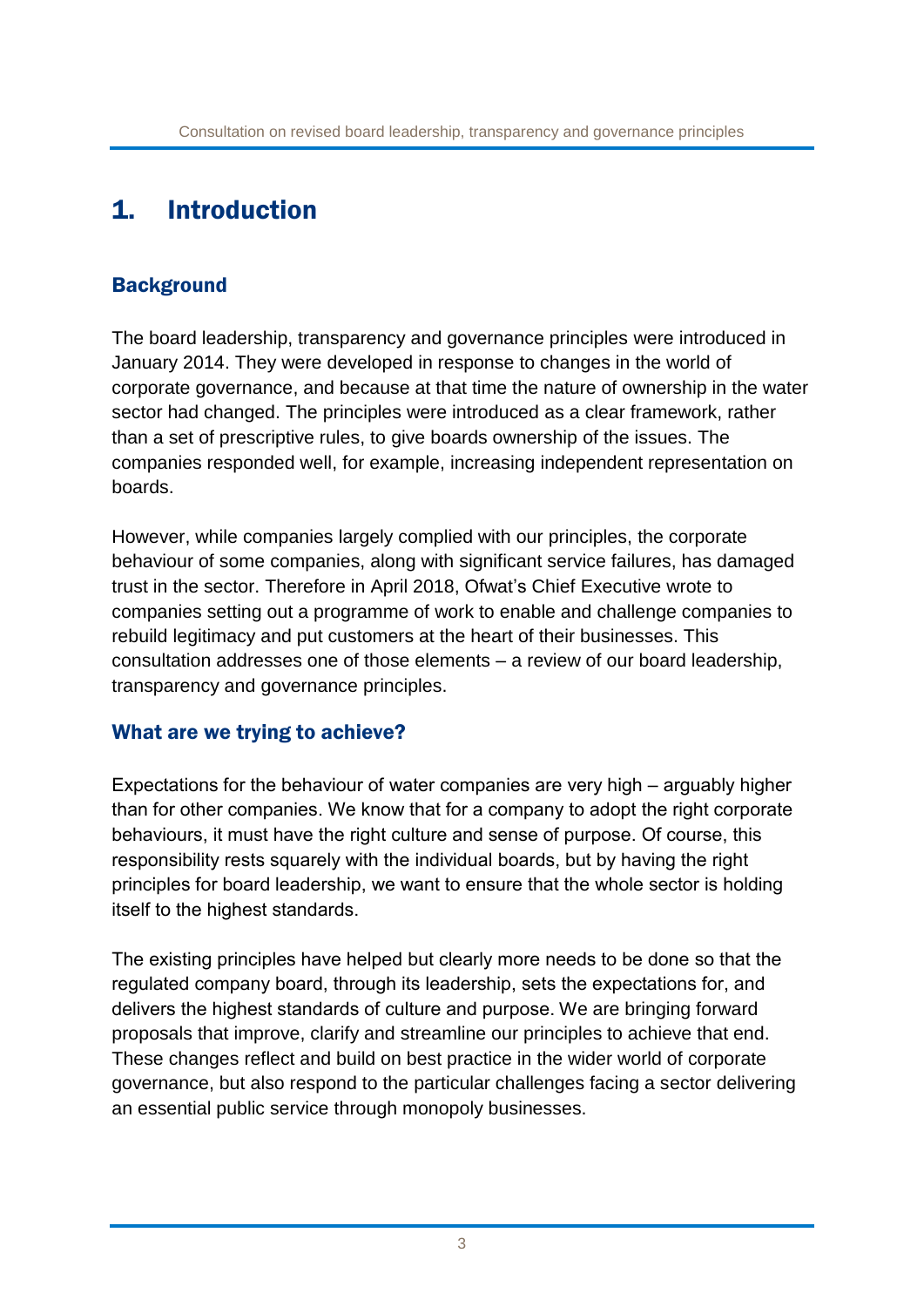We expect companies to take ownership of how they meet these principles: these should inspire companies to take full responsibility for understanding and delivering what is right for their customers.

#### What are we proposing?

We are proposing a new single set of principles that meet these aims and replace the existing [regulated company principles](https://www.ofwat.gov.uk/wp-content/uploads/2015/10/gud_pro20140131leadershipregco.pdf) and [holding company principles.](https://www.ofwat.gov.uk/wp-content/uploads/2015/10/gud_pro20140131leadershipholdco.pdf) Our intention is to provide a clear framework identifying objectives that all companies should achieve. And within this framework, companies should have autonomy and flexibility to deliver the highest standards of accountability and responsibility for their behaviour and outcomes, reflecting their own circumstances. The new streamlined set of principles, our approach to developing them, and our rationale are outlined in Chapter 2. The following table sets out the broad objectives of the proposed principles.

| <b>Principle</b>                        | <b>Objective</b>                                                                                                                                                                                                                        |
|-----------------------------------------|-----------------------------------------------------------------------------------------------------------------------------------------------------------------------------------------------------------------------------------------|
| 1. Purpose, values<br>and culture       | The board of the regulated water company sets the purpose, culture and values<br>for the organisation, reflecting its position as a monopoly provider of an essential<br>public service.                                                |
| 2. Board leadership<br>and transparency | The board's leadership and approach to transparency and governance<br>engenders trust in companies and ensures that they can be held accountable for<br>their actions.                                                                  |
| 3. Stand-alone<br>regulated company     | The board of the regulated water company has the power to set its long term<br>direction, and to make, and be accountable for, all decisions regarding its<br>regulated activities as though these are substantially its sole business. |
| 4. Board<br>effectiveness               | Boards and their committees are competent, well run, and sufficiently<br>independent, ensuring that they can make high quality decisions that address<br>diverse customer and stakeholder needs.                                        |

#### Table 1 Objectives of the proposed principles

Alongside these changes we are proposing that all companies should have a licence condition to meet these principles, reflecting the importance of these principles for ensuring that customers are at the heart of a water company's business.

Over and above the flexibility available to companies in terms of how they comply with the principles, there may (as now) be exceptional instances where a company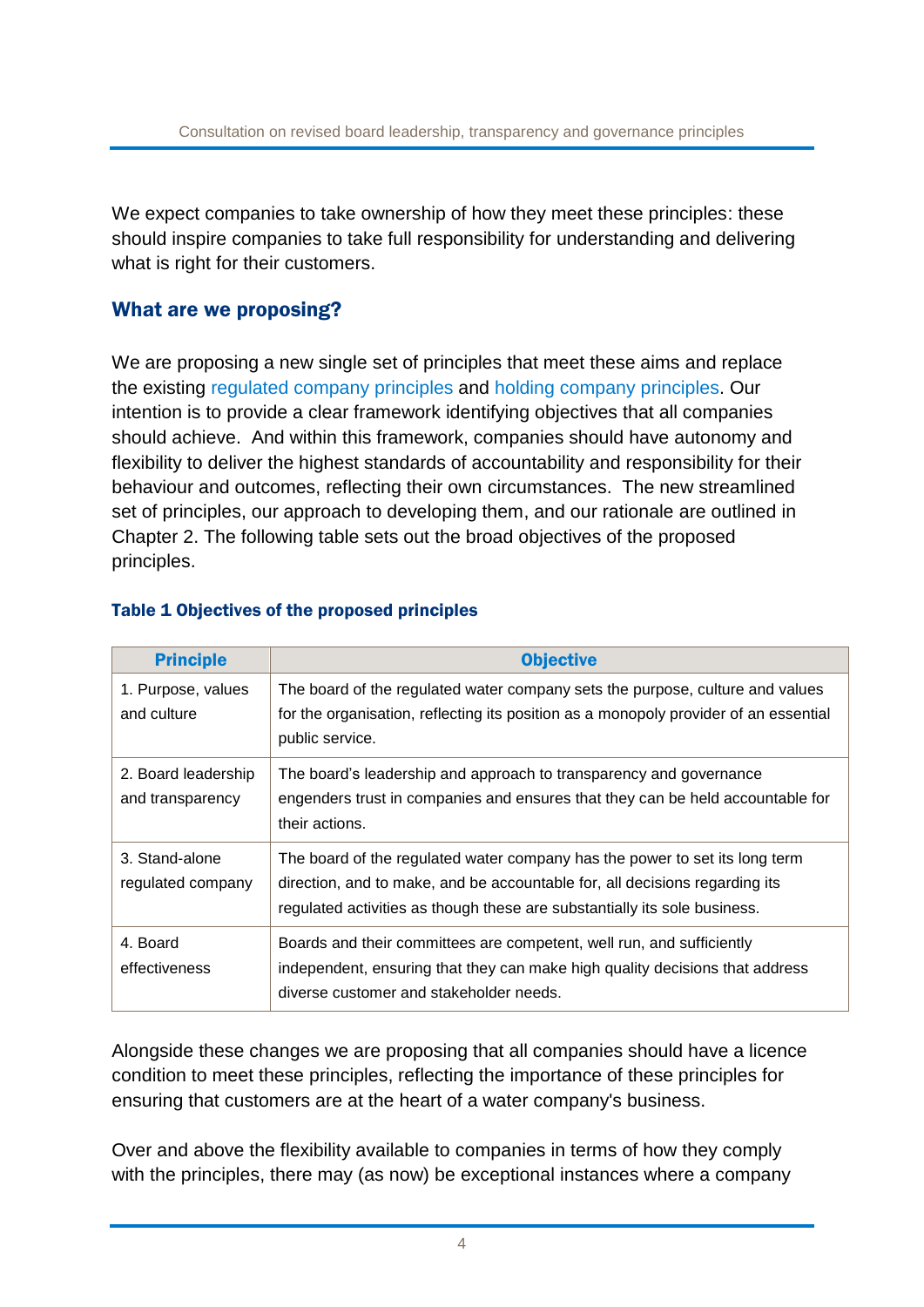cannot deliver against a particular aspect of the principles. Where this is the case, they will need to clearly explain how the approach they are taking is in line with the spirit of the revised principles. This may require companies to challenge themselves afresh about whether their alternative approaches are really delivering the objectives sought – it may be that they need to go beyond what they have done in the past. The licence obligation requires companies to take ownership of deciding how the objectives are best served and delivering this for their customers.

However, there are some approaches to delivering strong leadership, transparency and governance that are non-negotiable and should be followed by all companies as they are necessary components of any effective arrangement. This consultation tests whether it is appropriate to introduce a further licence obligation setting a minimum requirement for independent non-executive directors to be the single largest group on the board, as well as for all boards to be independently chaired. The rationale for these proposed licence conditions is explained in Chapter 3.

Our review has taken into consideration the evolving corporate governance landscape. While our principles aim to reflect the privileged position that water companies hold, which can mean going beyond the standards expected of other businesses, where relevant we have drawn on best practice in the following areas:

- The Financial Reporting Council's (FRC) consultation in December 2017 on [proposed revisions to the UK Corporate Governance Code,](https://www.frc.org.uk/getattachment/f7366d6f-aa57-4134-a409-1362d220445b/;.aspx) particularly in relation to the purpose, values and culture of boards. We will consider the conclusions of this review before we finalise the principles.
- The principles emerging from the Wates Review, proposing corporate governance principles for large private companies. On 13 June 2018, the FRC issued a draft of the [Wates Corporate Governance Principles for Large](https://www.frc.org.uk/consultation-list/2018/consultation-the-wates-corporate-governance-princ)  [Private Companies,](https://www.frc.org.uk/consultation-list/2018/consultation-the-wates-corporate-governance-princ) together with supporting guidance for public consultation.
- The work of other regulators, such as Ofgem.
- Sustainability First's work considering board effectiveness in meeting customer and stakeholder needs in water and energy.

### Consultation questions

Q1: Do you agree with the objectives for the principles we have set out (in Table 1 of this chapter)?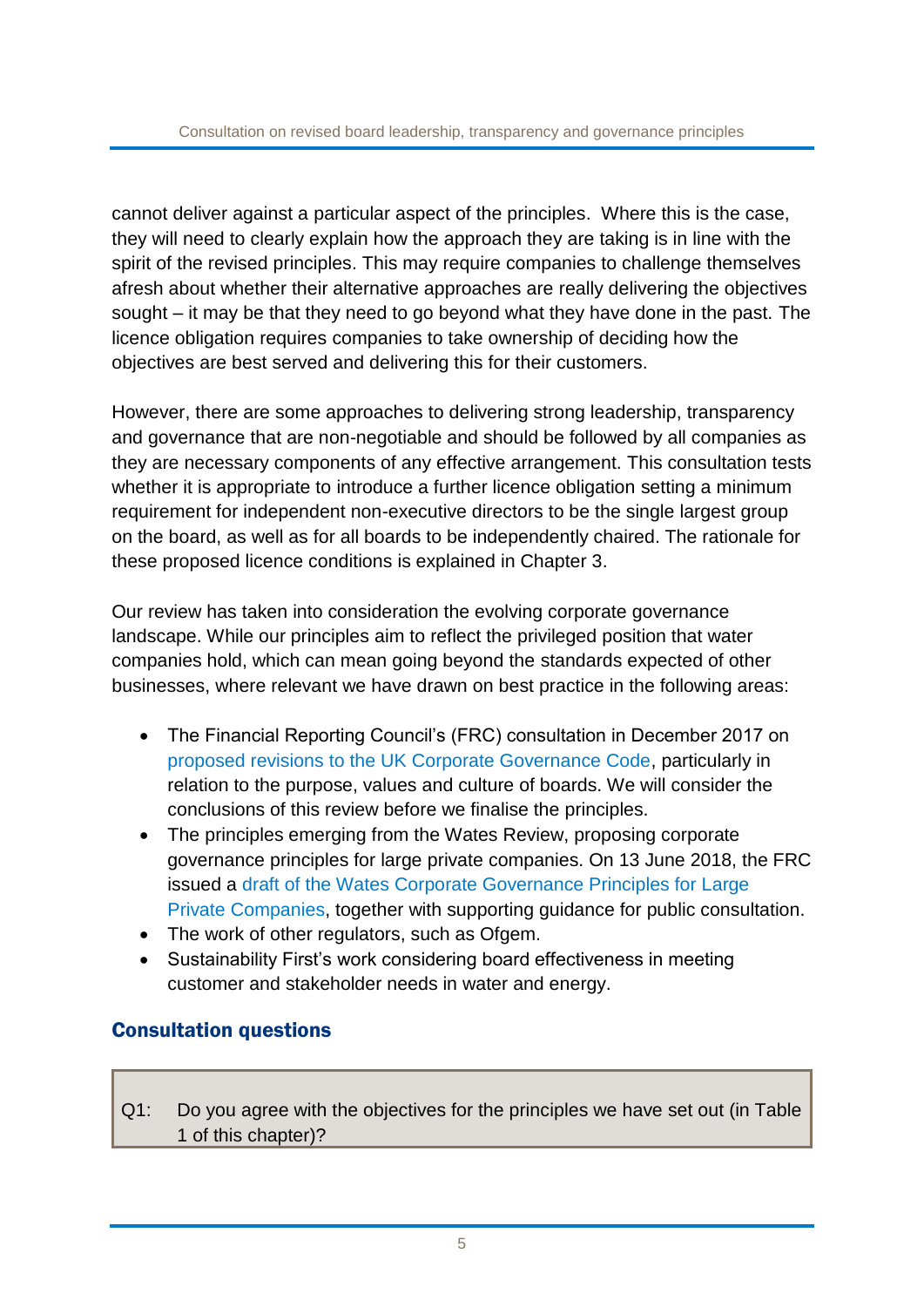Consultation on revised board leadership, transparency and governance principles

- Q2: Do you agree with the aim of setting principles that enable autonomy and flexibility for companies to deliver the highest standards of accountability and responsibility for their behaviour and outcomes, reflecting their own circumstances?
- Q3: Do you agree that if companies are unable (exceptionally) to comply with specific principles, they should explain very clearly how their approach meets the spirit of the principles?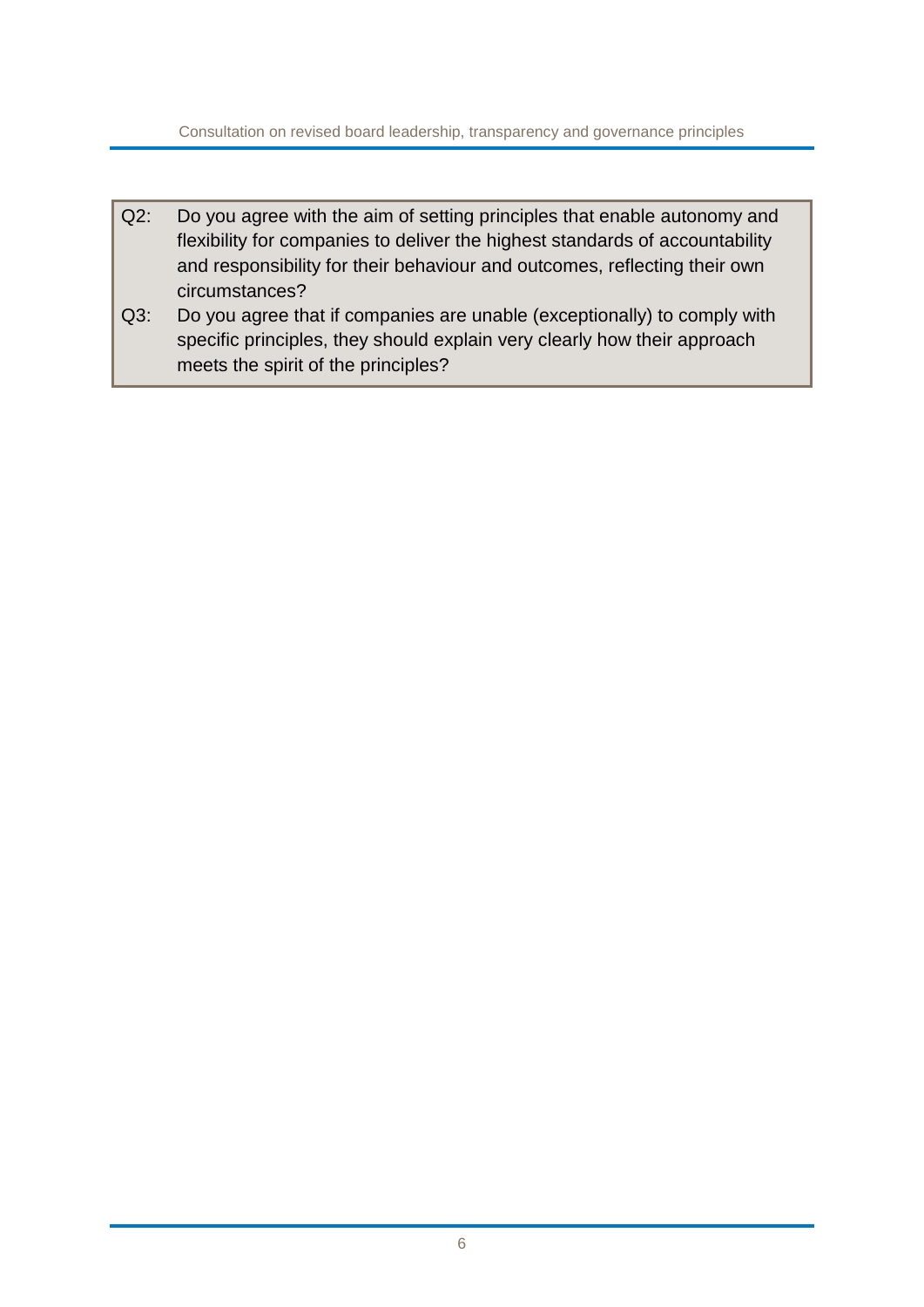# 2. Proposed principles

In this chapter we outline the proposed principles, explain our suggested changes compared with the existing principles, our reasoning for these changes, and set out the issues on which we seek views. The full set of proposed principles and subprinciples is reproduced in Appendix 1.

Like the existing principles, our proposed revised principles consist of a main principle and a set of related sub-principles. The main principle is set at a high level, whereas the sub-principles are more specific expectations that are relevant to the policy objectives.

We generally expect companies to comply with the principles and the sub-principles and in many cases there will be different ways that companies can do this, e.g. in how they explain their group structure or report on their performance related executive pay. It is for companies to decide how best to meet the principles and subprinciples. We are not prescribing how companies should do that in order to give them ownership to allow them flexibility and space for innovation.

There may be instances where companies feel that their particular circumstances mean that they need to take an alternative approach and therefore cannot comply with a particular principle or sub-principle. We expect such instances to be rare, and in these rare cases they should clearly explain how the approach which they have taken is in line with the overall objective of the principle in question.

We propose that the principles should include the following:

Boards must meet or exceed these principles and demonstrate how they have done so. Where companies take alternative approaches to any of the principles, they must explain how the arrangements they have in place meet or exceed the spirit of the principles.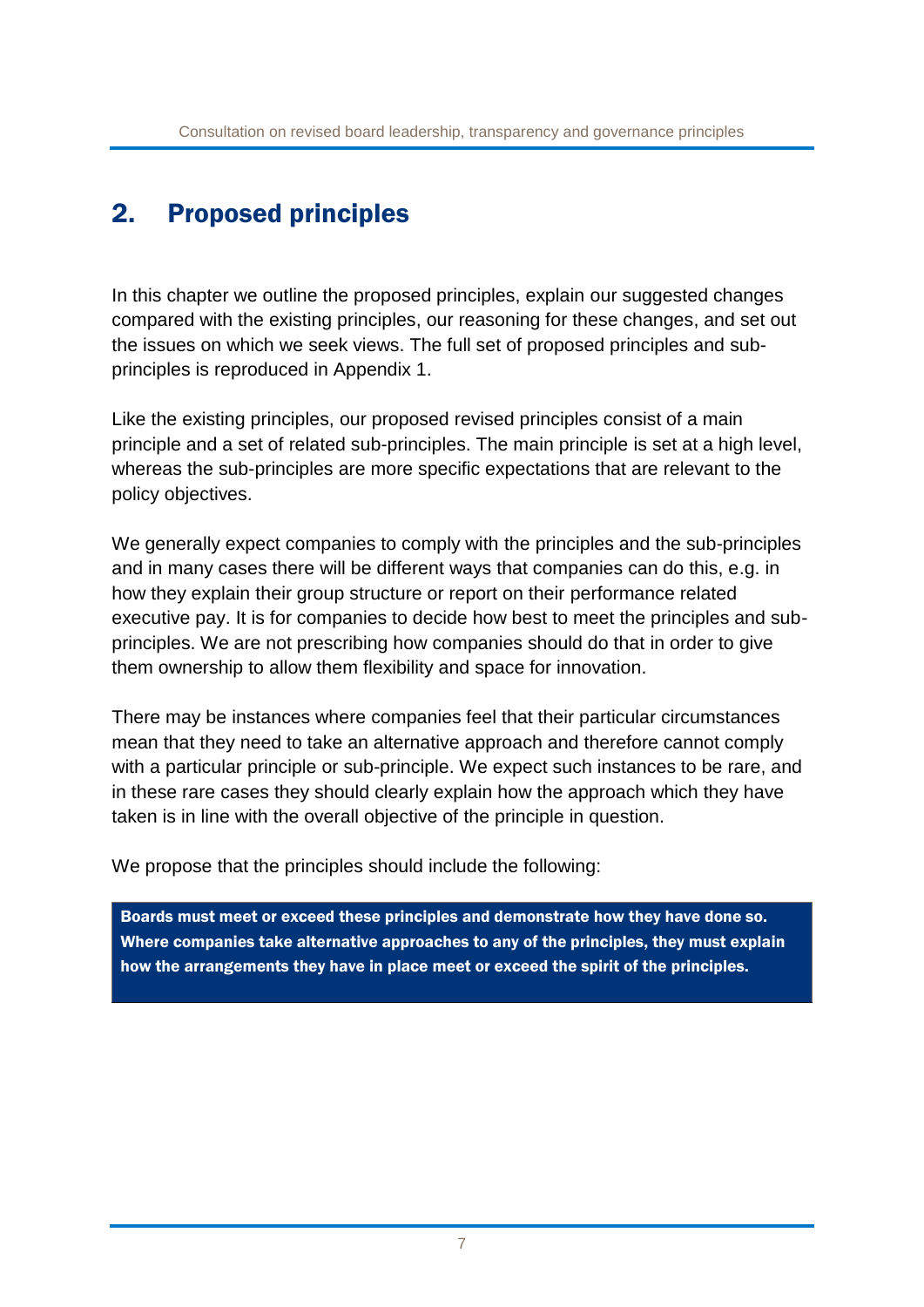## 2.1 Purpose, values and culture

The board should establish the company's purpose, strategy and values, and satisfy itself that these and its culture are aligned with the needs of those it serves.

- i. The board should promote and develop its collective vision of the company's purpose, which should be consistent with its role as a monopoly provider of an essential public service.
- ii. The board should make sure that the company's strategy, values and culture are consistent with its purpose.
- iii. The board should monitor and assess values and culture to satisfy itself that behaviour throughout the business is aligned with the company's purpose. Where it finds misalignment it should take corrective action.
- iv. Companies' annual reporting should explain the board's activities and any action taken. It should also include an annual statement from the board focusing on how the company has set its aspirations and performed for all those it serves.

### Developing the principle

This is a new proposed principle. The existing principles do not include any expectations about the board's role in establishing and maintaining the company's purpose, culture or values. Given the critical importance of a public service company's purpose, culture and values in delivering long-term success, and building trust, we have been developing what we expect of companies' boards in this regard.

It also incorporates a new reporting requirement based on the challenge we set the water companies in 2017 to produce an annual statement from the board, to sit in front of financial statements, focusing on how the company has set its aspirations and performed for all those it serves.

### **Rationale**

Given their privileged monopoly status, water companies have a special responsibility to work as diligently for their customers as for their owners.

In order to rebuild trust and confidence in water and regain sector legitimacy, there needs to be a culture change that gives the companies a renewed sense of purpose, and that puts customers at the heart of the water companies' businesses. This culture change needs to come from the top.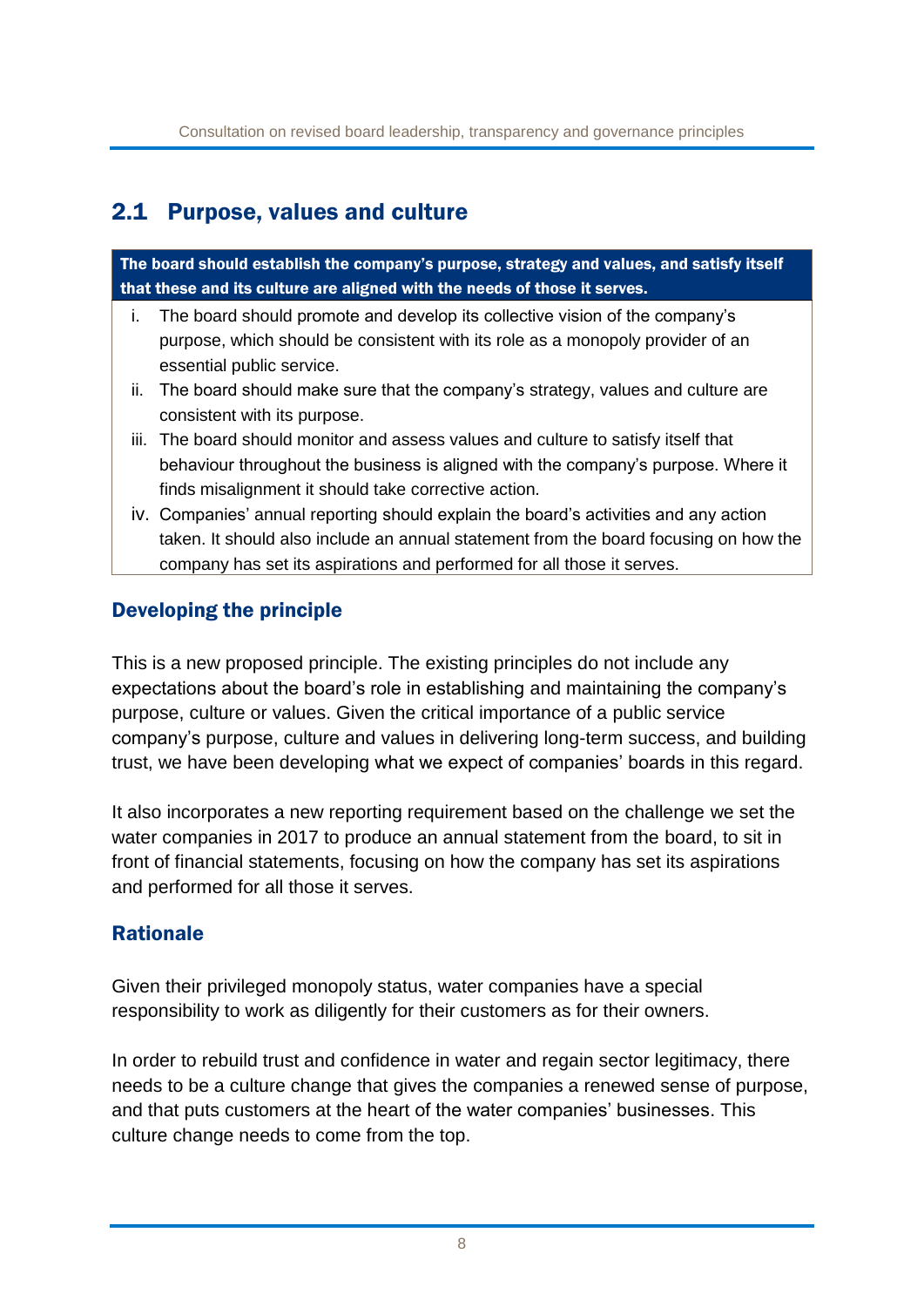Since we published the principles in 2014, there has been an increasing focus in the wider economy on corporate values and culture, and the role of boards in driving them. For example in 2016, the Financial Reporting Council published a report '[Corporate Culture and the Role of Boards](https://www.frc.org.uk/getattachment/3851b9c5-92d3-4695-aeb2-87c9052dc8c1/Corporate-Culture-and-the-Role-of-Boards-Report-of-Observations.pdf)', and included many of the findings of this report when revising the UK Corporate Governance Code.

Additionally, the Wates Corporate Governance Principles for Large Private Companies also proposes a separate principle related to company purpose. The rationale behind its introduction is that companies with a clear purpose often find it easier to engage with their customers, workforce and the wider public and can identify and explain how events or developments affecting the company's long-term success have been addressed. Our proposed principle is therefore consistent with this focus, and the wider developments in corporate governance.

The proposed reporting requirement for a statement focused on how the board has set its aspirations and performed (in sub-principle iv), mirrors the challenge that we have already set companies for their 2017-18 annual performance reports.

#### Consultation questions

Q4: Do you agree with our proposed principle for purpose, values and culture?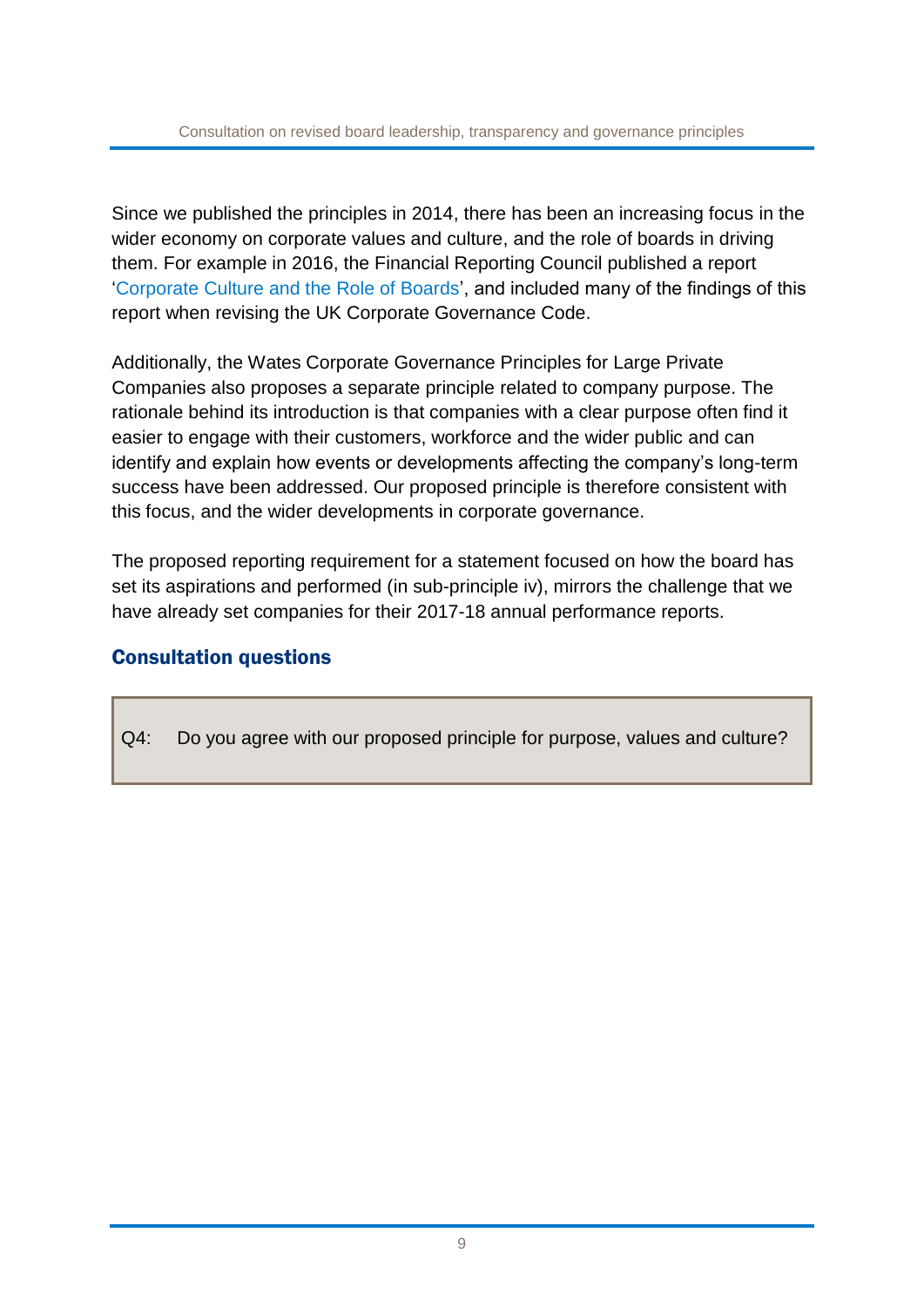## 2.2 Board leadership and transparency

Companies must demonstrate the highest standards of board leadership, transparency and governance.

Companies must publish the following information in a form and level of detail that is accessible and clear for customers and stakeholders:

- i. An explanation of the company's executive pay policy and how the criteria for awarding short and long-term performance related elements are substantially linked to stretching delivery for customers and are rigorously applied. Where directors' responsibilities are substantially focused on the regulated company and they hold responsibilities elsewhere in the group, pay policies should be fully disclosed at the regulated company level;
- ii. An explanation of dividend policies and dividends paid, and how these take account of delivery for customers and other obligations (including to employees);
- iii. An explanation of the key risks to the future success of the business, and how these risks have been considered and addressed;
- iv. An explanation of group structure;
- v. The annual report should include details of board and committee membership, number of times they met, attendance at each meeting and where relevant, votes cast.

### Developing the principle

The objective of this proposed principle is to engender trust and ensure that companies can be held accountable for their actions.

The sub-principles outline specific areas where transparency is necessary, including some new areas we have identified, and streamlining of the existing principles. Firstly, we are proposing a new sub-principle to explain how executives' performance related pay is aligned with performance for customers. Companies will be responsible for demonstrating how their approach reflects customer interests including, for example, the extent to which the short and long-term performance related pay policies link to ODIs, totex, or other regulatory mechanisms. This should be fully transparent at the regulated company level. Similarly for dividends, companies should explain how their dividend policies, and dividends paid, take account of delivery for customers and other stakeholders.

The sub-principles also streamline previous stand-alone principles regarding risk disclosures and group structure, and we are requiring companies to disclose details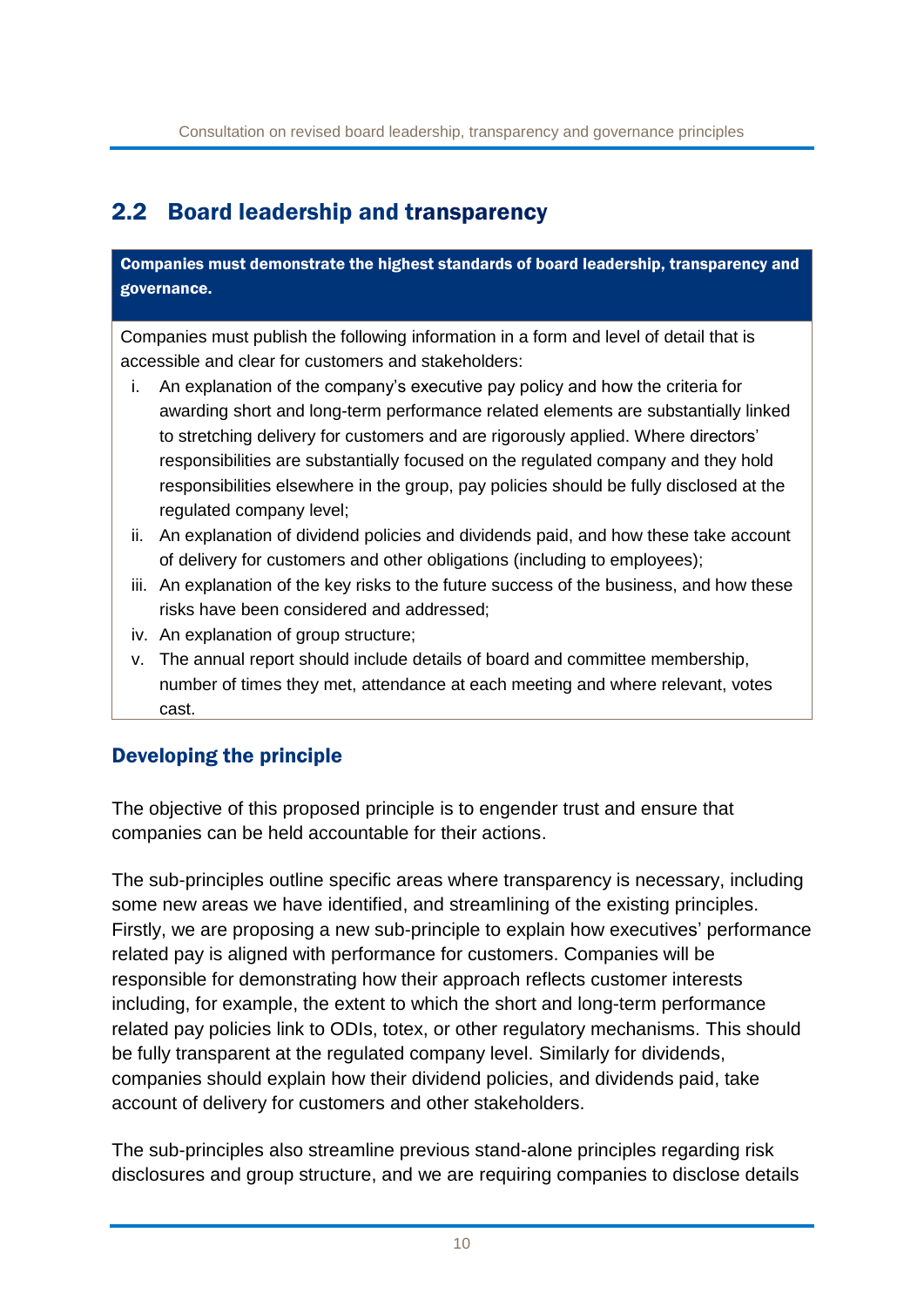of board and committee membership, the number of times they met, attendance at each meeting and where applicable, votes cast.

The transparency requirements in the existing principles require companies to meet or exceed the standards set out in the [Disclosure and Transparency rules](https://www.handbook.fca.org.uk/handbook/DTR.pdf) for listed companies, where relevant. However given that the rules are extensive and large parts of them are not relevant to companies which are not listed we propose to make the principles more specific. The one area referred to in the rules where we are particularly looking for transparency is on performance related executive pay and we have set out a specific requirement on this in the proposed principles themselves.

#### Rationale

<u>.</u>

Given the essential service nature of water companies' businesses, it is important for customers and other stakeholders that companies are transparent about how executives are remunerated and how performance related elements of pay substantially relate to delivery to customers. Performance related pay can align interests of directors with those of customers and company investors. Transparency of the relationship between pay and performance can help customers see how performance pay is aligned to the provision of an essential service.

It is equally important that stakeholders can clearly understand how dividends are determined, as currently already set out in the RAGs<sup>1</sup>. As set out in Putting the sector back in balance – [summary of Ofwat's decision on issues for PR19 business](https://www.ofwat.gov.uk/publication/putting-sector-back-balance-summary-ofwats-decision-issues-pr19-business-plans/)  [plans,](https://www.ofwat.gov.uk/publication/putting-sector-back-balance-summary-ofwats-decision-issues-pr19-business-plans/) we also expect transparency on how obligations and commitments to customers and employees (including pensions obligations) have been factored into a company's dividend plan and met when dividends are paid.

Finally, the purpose of the proposed requirements in relation to board decisionmaking processes, is to increase transparency of boards' decision-making so that they are more clearly accountable to their stakeholders for the decisions they take. This is because it is important to demonstrate to stakeholders that board decisionmaking is rigorous and transparent, and that directors are exercising their judgement.

<sup>1</sup> [RAG 3.10](https://www.ofwat.gov.uk/wp-content/uploads/2017/11/RAG-3.10-Guideline-for-the-format-and-disclosures-for-the-annual-performance-report-1.pdf) Section 3.4.1 requires companies to report on the value of any dividend paid and provide a comprehensive explanation of the basis of the dividend.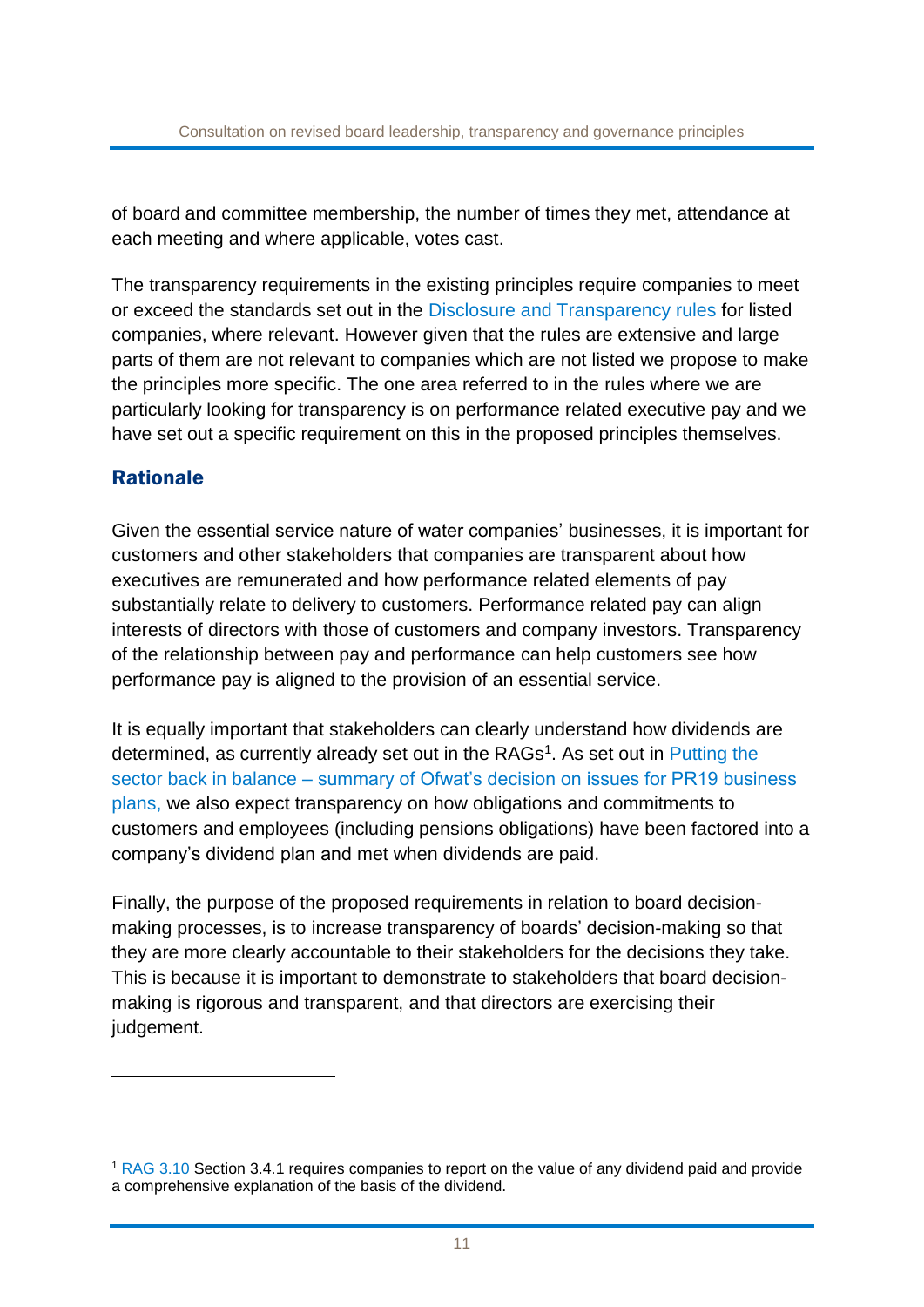## Consultation questions

Q5: Do you agree with our proposed board leadership and transparency principle?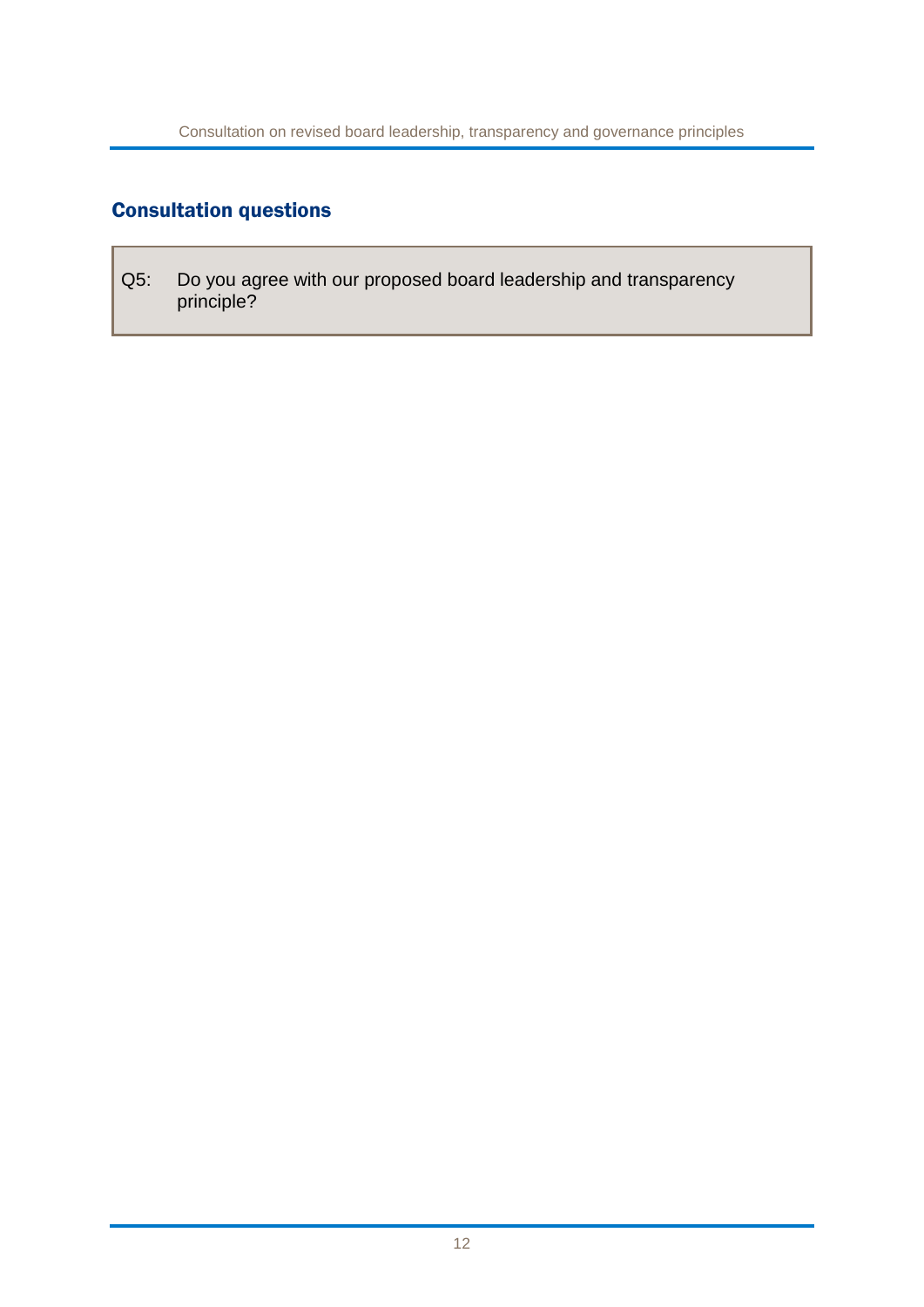## 2.3 Stand-alone regulated company

The regulated company must act as if it is a stand-alone company, and have an effective board with full responsibility for all aspects of the regulated company's business for the long term. Board committees, including but not limited to audit, remuneration and nomination committees, should operate at the regulated company level.

- i. The board of the regulated company must have meaningful control of the business, including the freedom to set, and accountability for, all aspects of the regulated company's strategy;
- ii. Full explanation must be given of any matters that are reserved for shareholders or parent companies (where applicable), and how this relates to the objective of subprinciple i;
- iii. Each of the board committees should report into the board of the regulated company, with final decisions made by the board of the regulated company;
- iv. The board of the regulated company should be fully focussed on the activities of the regulated company; take action to identify and eliminate any conflicts of interest, including those resulting from significant shareholdings; and ensure that the influence of third parties does not compromise or override independent judgement.

### Developing the principle

We have retained the existing principle regarding 'stand-alone' regulated companies but have merged existing requirements for board committees and clarified minimum expectations. The proposed principle includes a renewed focus on the board's responsibility for the long-term sustainability of the regulated company by articulating that the board should have full responsibility for all aspects of the regulated company's business.

A revised sub-principle i includes a new emphasis on 'meaningful' control, recognising that there may be limited circumstances where holding company boards need to be involved in decision-making. This proposed sub-principle also expands on what is meant by 'ownership' of the strategy, to include 'the freedom to set, and accountability for' all aspects of the regulated company's strategy.

Sub-principle ii now requires that a full explanation must be given of the matters that are reserved for holding company boards, building on the existing sub-principle that it should be clear what decisions boards will be responsible for.

Sub-principle iii restates the existing separate principle that 'Final decisions on issues dealt with by each of the committees will be made by the board of the regulated company'.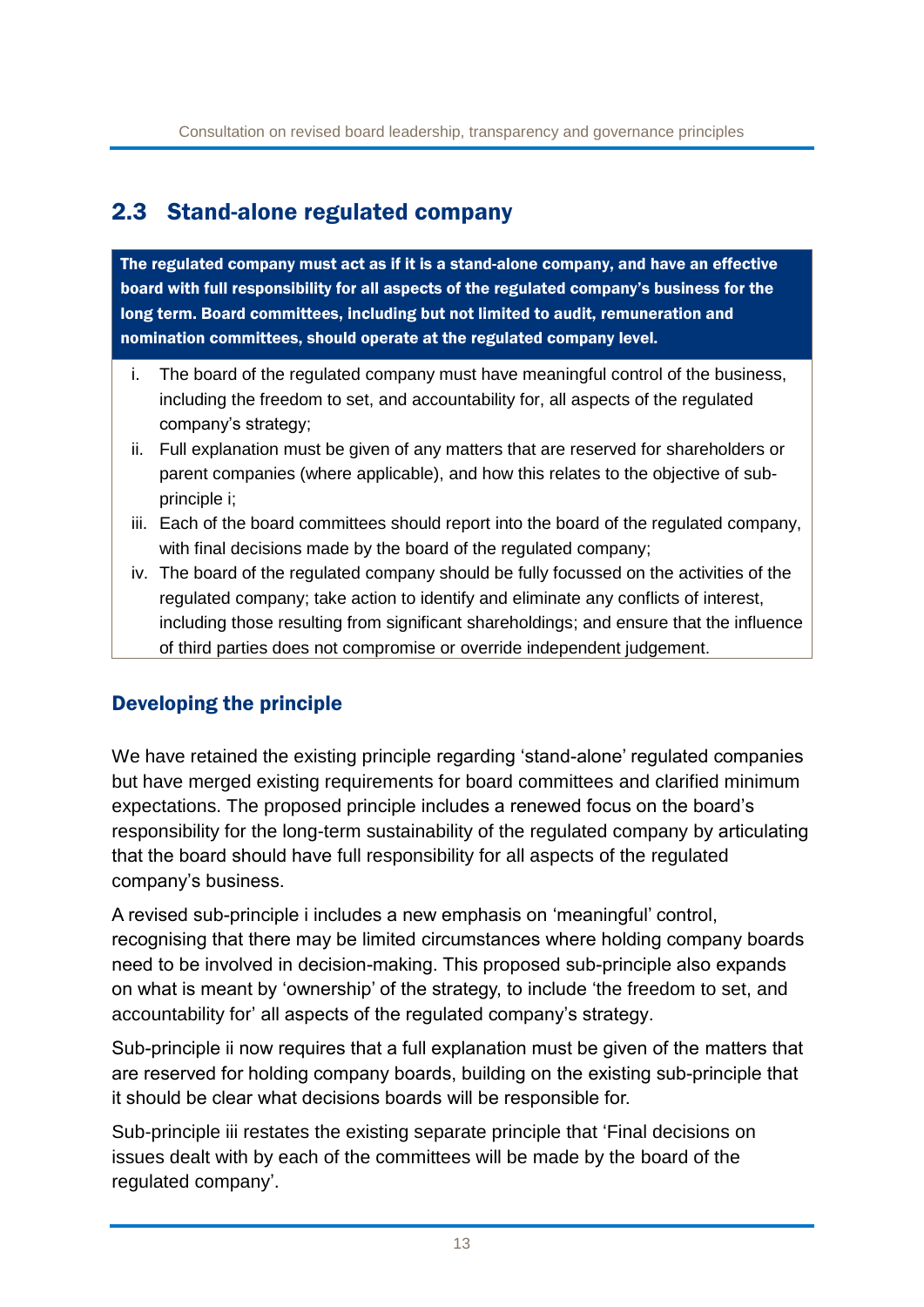A new sub-principle iv sets out that board members should act wholly and exclusively in the interests of the company. In line with the UK Corporate Governance code, in fulfilling their role as board members, they should take care to ensure that other interests do not compromise or override their independent judgement. For example, cross-minority share holdings<sup>2</sup> may create a risk of potential conflicts of interest if confidential information relating to one appointee becomes available to another.

#### Rationale

<u>.</u>

Given that it is the regulated company that holds the licence and the obligations rest with it, it is important that the board of the regulated company has the power to act independently in the long term interests of its customers.

The proposed principle includes a new focus on responsibility for strategic decision making to ensure there is clarity about the accountability for decision making in relation to the regulated company. This is to make it clear that in areas where the board of a holding company has influence over decision-making, the board of the regulated company must still take ownership of those decisions, and expect to be held accountable for them by customers and stakeholders.

The remaining sub-principles have been updated in line with the revised emphasis of the main proposed principle. There are concerns that reserving strategically important matters for a holding company board could undermine the ability of the regulated company to act independently of the wider group. The proposed subprinciple ii places the emphasis on the regulated company board to justify how the reserved matters allows it to maintain accountability for the regulated company, and freedom to set its strategy without undue interference from shareholders or parent companies. The undertakings that companies are required by their licences to obtain from an ultimate controller will help boards of regulated companies to uphold this principle. This is because the undertakings prevent a holding company from taking action which would or may cause the regulated company to breach any of its obligations under its licence or any of its statutory obligations.

Proposed sub-principle iii is aimed at ensuring that there is greater clarity about the expectations in relation to regulated company boards, and the role of the holding

<sup>&</sup>lt;sup>2</sup> Some investors have (minority) shareholdings in more than one water companies.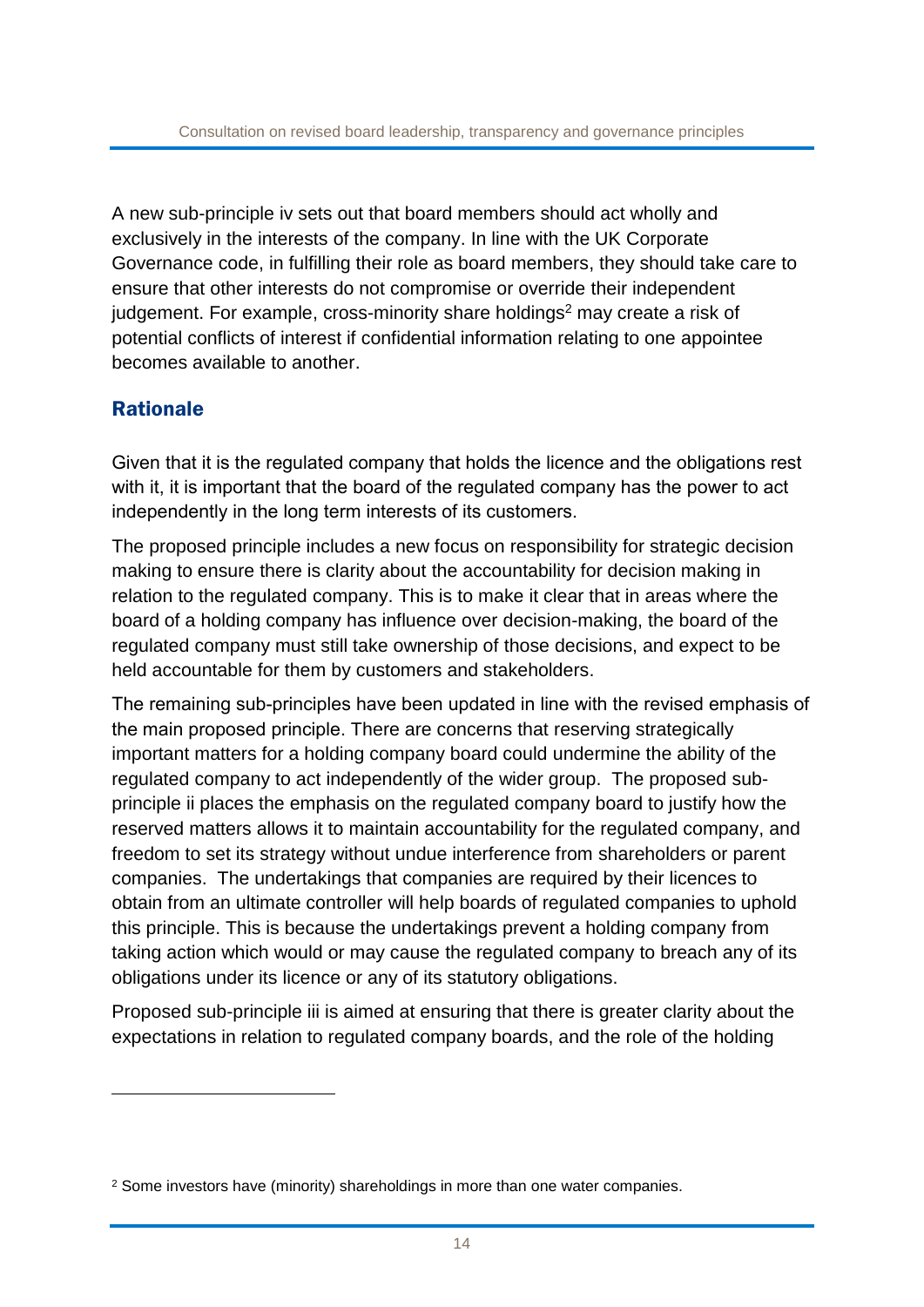company in an environment where the regulated company is expected to behave as a stand-alone company.

Proposed sub-principle iv sets out the expectation that that, in fulfilling their role, regulated company board members should act wholly and exclusively in the interests of the company itself and not be unduly influenced by other interests, including those resulting from significant shareholdings in line with the UK Corporate Governance Code.

#### Consultation questions

Q6: Do you agree with our proposed principle for the stand-alone regulated company?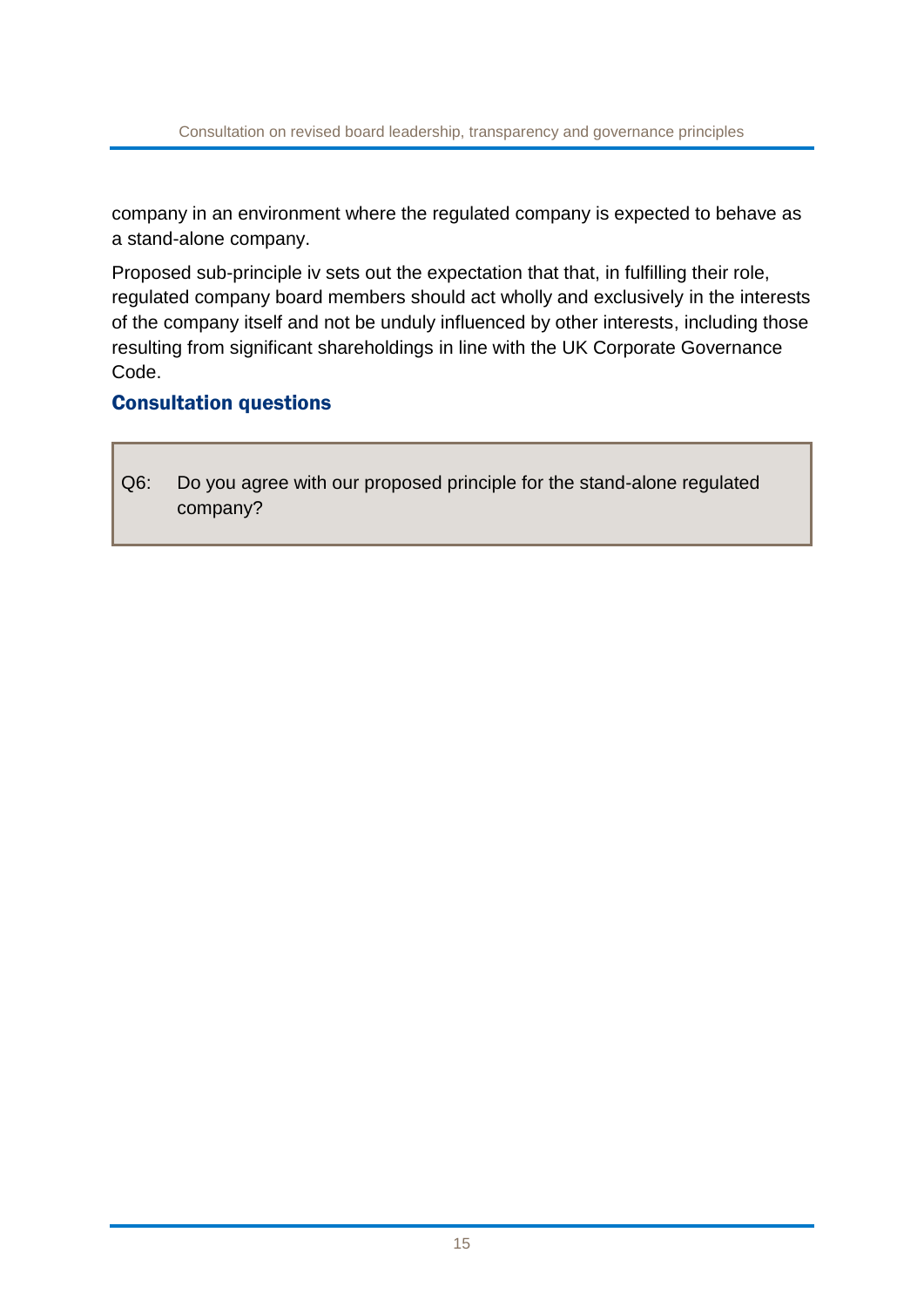## 2.4 Board effectiveness

Boards and board committees should have the appropriate balance of skills, experience, independence and knowledge of the company. Boards should identify what customer and stakeholder expertise is needed in the boardroom and how this need is addressed.

- i. The chair must be independent of management and investors. There must be explicit division of responsibilities between running the board and executive responsibility for running the business;
- ii. There should be an annual evaluation of the performance of the board. This should consider the balance of skills, experience, independence and knowledge, its diversity, and how stakeholder needs are addressed. The approach should be reported in the annual report and any weaknesses should be acted on and explained;
- iii. There must be a formal, rigorous and transparent procedure for new appointments which is led by the nomination committee and supports the main principle. Decisions should be made in the context of skills and experience of the whole board, not solely on individual merits;
- iv. To ensure there is a clear understanding of the responsibilities attached to being a non-executive director in this sector, companies should arrange for the proposed, final candidate for new non-executive appointments to a board to meet Ofwat ahead of a formal appointment being made. This includes candidates for chairs, independent non-executive director and investor representative director positions;
- v. The independent directors on a committee should have the requisite knowledge and experience to enable them to provide appropriate challenge;
- vi. There should be a majority of independent members on the audit, nomination and remuneration committees and they must be led by an independent non-executive director.

### Developing the principle

It is well established in our existing principles and wider corporate governance rules that boards and committees must have the right balance of skills, experience, independence and knowledge of the company. The independent oversight and constructive challenge that independent non-executive directors bring is critical to demonstrating that a company is well run. But this alone will not drive the high quality decision making that is vital to protect the interests of customers and stakeholders. The aim of this proposed principle is to bring a new quality dimension to board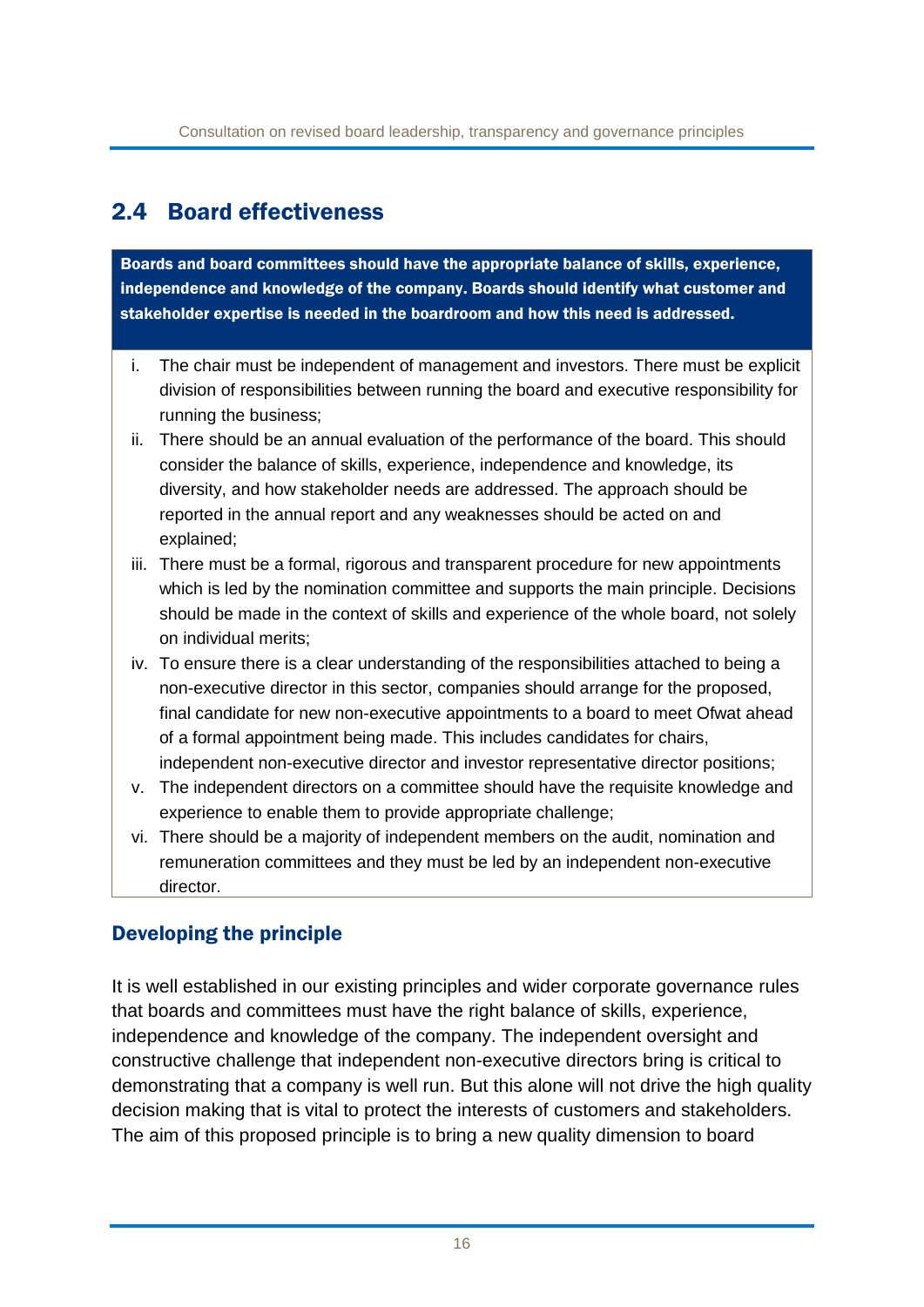decision-making by asking boards to show how they address customer and stakeholder needs, and diversity.

This principle also formalises the arrangements we currently have in place for Ofwat to meet with all non-executive directors prior to their appointment, to ensure a clear understanding of the special responsibilities that attach to non-executive directors of a regulated water company.

This proposed principle retains the original elements of board effectiveness. For example, the need for regular board evaluation and for there to be a majority of independent non-executive directors on board committees with the requisite knowledge and experience.

This proposed principle also retains the existing requirement for an independent chair. Having significant independent representation on boards, including the chair, is important to enable decisions to be taken in the interests of the regulated company.

In Chapter 3 we propose a separate licence requirement for independent nonexecutive directors to be the single largest group on the board because we think this is a necessary component of any effective board arrangement. Through this consultation we are also exploring whether the requirement for an independent chair should become a separate condition of the licence and consequently taken out of the principles.

### Rationale

The future success of water companies depends on having a firm grip on customer and wider stakeholder needs. This is true of all businesses but for a regulated monopoly water company it is central to how regulatory settlements are determined and how companies must operate. Directors have a company law duty to promote the success of the company for the benefit of its members as a whole. However, it is not always clear how directors of water companies take account of the views and interests of customers and stakeholders in its decision making, so we would like to give more prominence to these factors through our principles.

Enshrining the existing principle of an independent chair as an obligation into the licence would ensure that independent oversight of the board is not compromised by other interests (either from within the group or elsewhere). However, we are open to exploring whether any flexibility around this is desirable to take account of particular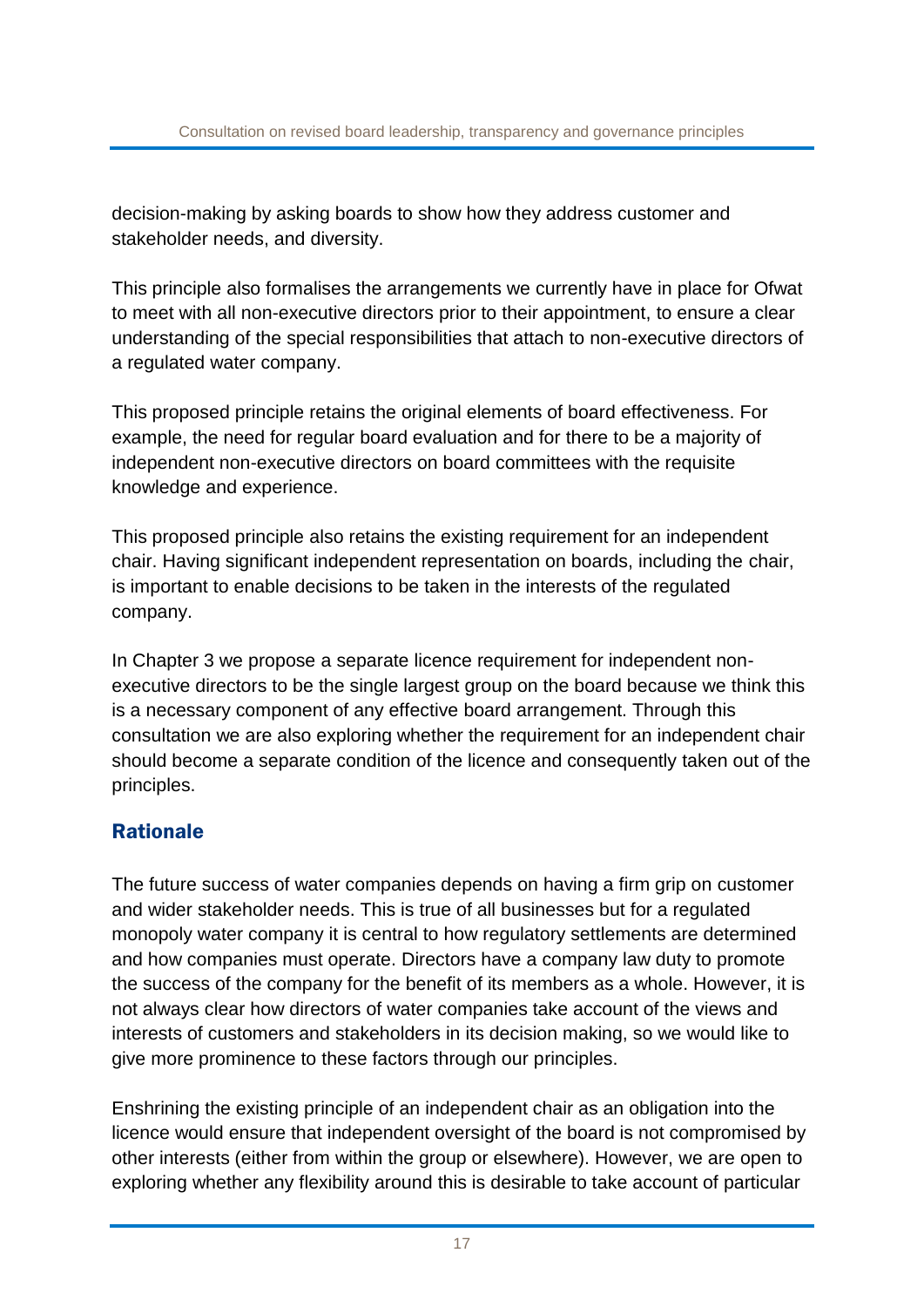circumstances, perhaps in relation to different ownership structures. Our objective is to ensure that there is sufficient independent challenge and judgement on boards, so we would expect any representations for flexibility to explain how this balance could be achieved in the absence of an independent chair – perhaps through the role or number of other independent non-executive directors on the board.

A diverse board is better for avoiding 'group think', for connecting with the range of customers an organisation serves, and for accessing a wide talent pool. The sector must be able to attract the best talent to meet the challenges ahead. At board level this is especially true so we are proposing that annual board evaluations also consider how diversity can play a role in achieving a plurality of views and high quality challenge around the board table. This is consistent with the direction of travel of the UK Corporate Governance Code, as well as the proposed Wates Corporate Governance Principles for Large Private Companies, which promotes diversity in board composition with regards to gender, social and ethnic background in order to provide a wide range of perspectives.

We have found the pre-appointment meetings we have held with non-executive directors of water companies a helpful opportunity to share insights on the challenges and opportunities facing the sector. These serve a useful purpose in supporting a shared understanding of the particular role of non-executive directors at a regulated monopoly water company. While Ofwat expects boards to determine their own appointments, incorporating the expectation that all non-executive directors and chairs should meet with Ofwat before their appointment into the principles will ensure that these valuable meetings continue.

### Consultation questions

- Q7: Do you agree with our proposed board effectiveness principle?
- Q8: Do you think that the requirement for an independent chair should be a stand-alone licence obligation or should we allow some flexibility? If the latter, what mitigations would be appropriate where a company does not have an independent chair?
- Q9: Overall, how well do the proposed principles meet the aim of enabling autonomy and flexibility for companies to deliver the highest standards of accountability and responsibility for their behaviour and outcomes, reflecting their own circumstances (rather than setting overly prescriptive rules)?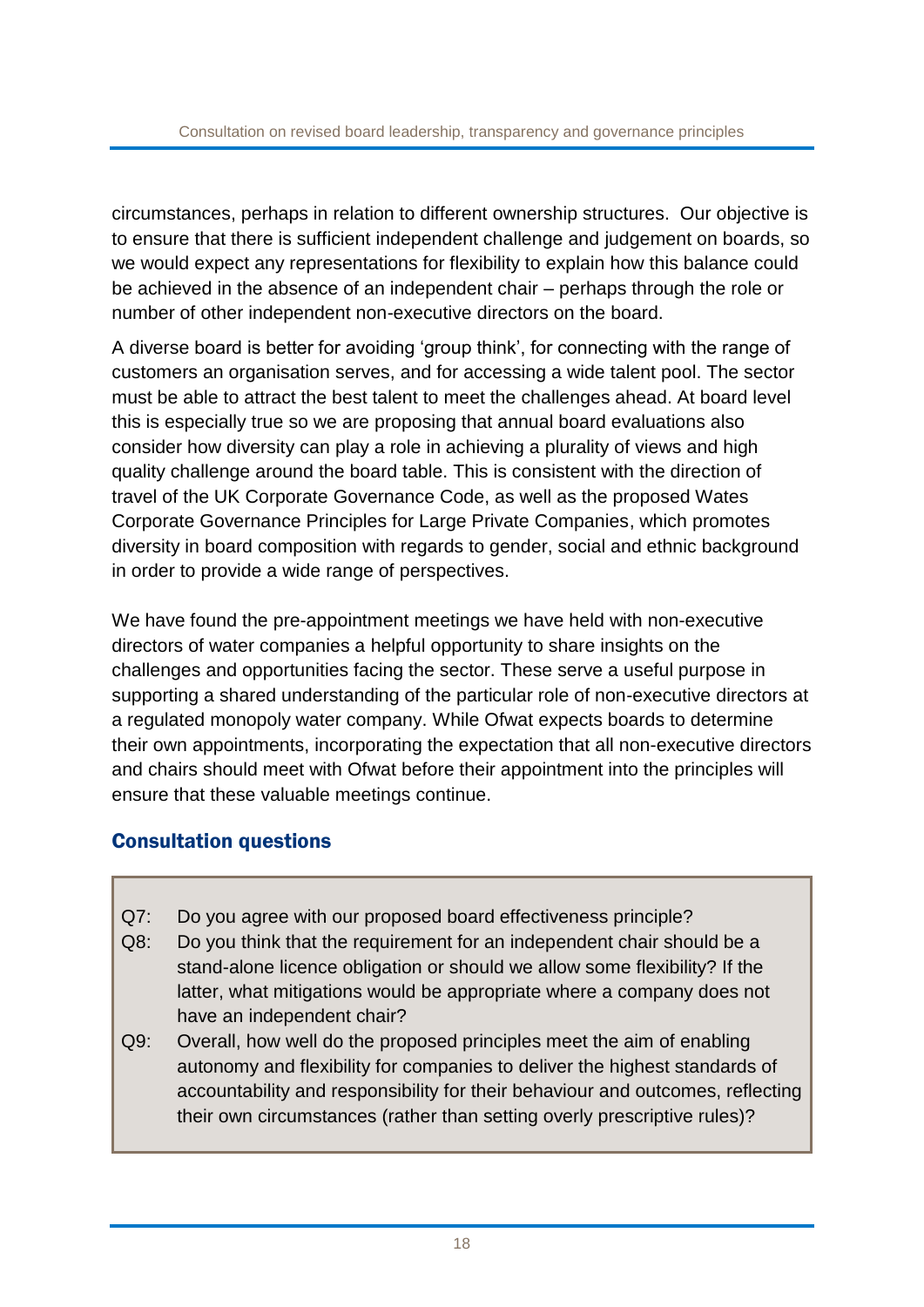# 3. Proposed licence changes

<u>.</u>

In this chapter we set out proposed changes to companies' licences<sup>3</sup> to ensure that companies deliver high standards of board leadership obligations and to ensure a level of consistency across the sector. Subject to respondents' views we aim to engage further with companies on proposed licence drafting in the autumn ahead of moving to a formal section 13 consultation on any proposed changes.

### 3.1 General licence requirement to meet the principles

We are proposing to insert a requirement to meet the principles in all companies' licences<sup>4</sup>. We have already taken the opportunity to introduce this condition or proposed to introduce this condition into the licences of some companies who have recently undergone a structural change<sup>5</sup>. We believe this requirement is necessary in order to ensure that there are consistently high standards of board leadership across the sector and that the objectives of the principles will continue to be met as boards and investors change over time.

By making this a licence condition, the onus will be on companies to explain how their practices are delivering or exceeding the principles. We recognise that good governance can be achieved through a variety of means, and we have developed the principles to be a platform for companies to take innovative approaches where these deliver or exceed the principles. We would be interested, for example in whether approaches like holding stakeholder AGMs might be desirable to meet the aims of the principle on Board leadership and transparency, but don't intend to prescribe such approaches. However, over and above the flexibility that companies

<sup>&</sup>lt;sup>3</sup> We are proposing that this requirement and the other proposed licence requirements in this section would apply to the 17 largest appointees and the only licensed infrastructure provider (Bazalgette Tunnel Limited, known as Tideway)

<sup>4</sup> We first proposed this change in our recent consultation on Change of control – [general policy and](https://www.ofwat.gov.uk/wp-content/uploads/2018/05/Change-of-control-general-policy-and-its-application-to-Thames-Water-final.pdf)  [its application to Thames Water.](https://www.ofwat.gov.uk/wp-content/uploads/2018/05/Change-of-control-general-policy-and-its-application-to-Thames-Water-final.pdf) We are currently in the process of considering the responses to this consultation. We have repeated the proposal here to allow respondees to consider it in the context of the wider changes to the principles which we are proposing in this document.

<sup>5</sup> We have made this change for Hafren Dyfrdwy, Severn Trent Water, South West Water and consulted on introducing this requirement into the licences of Thames Water and Portsmouth Water.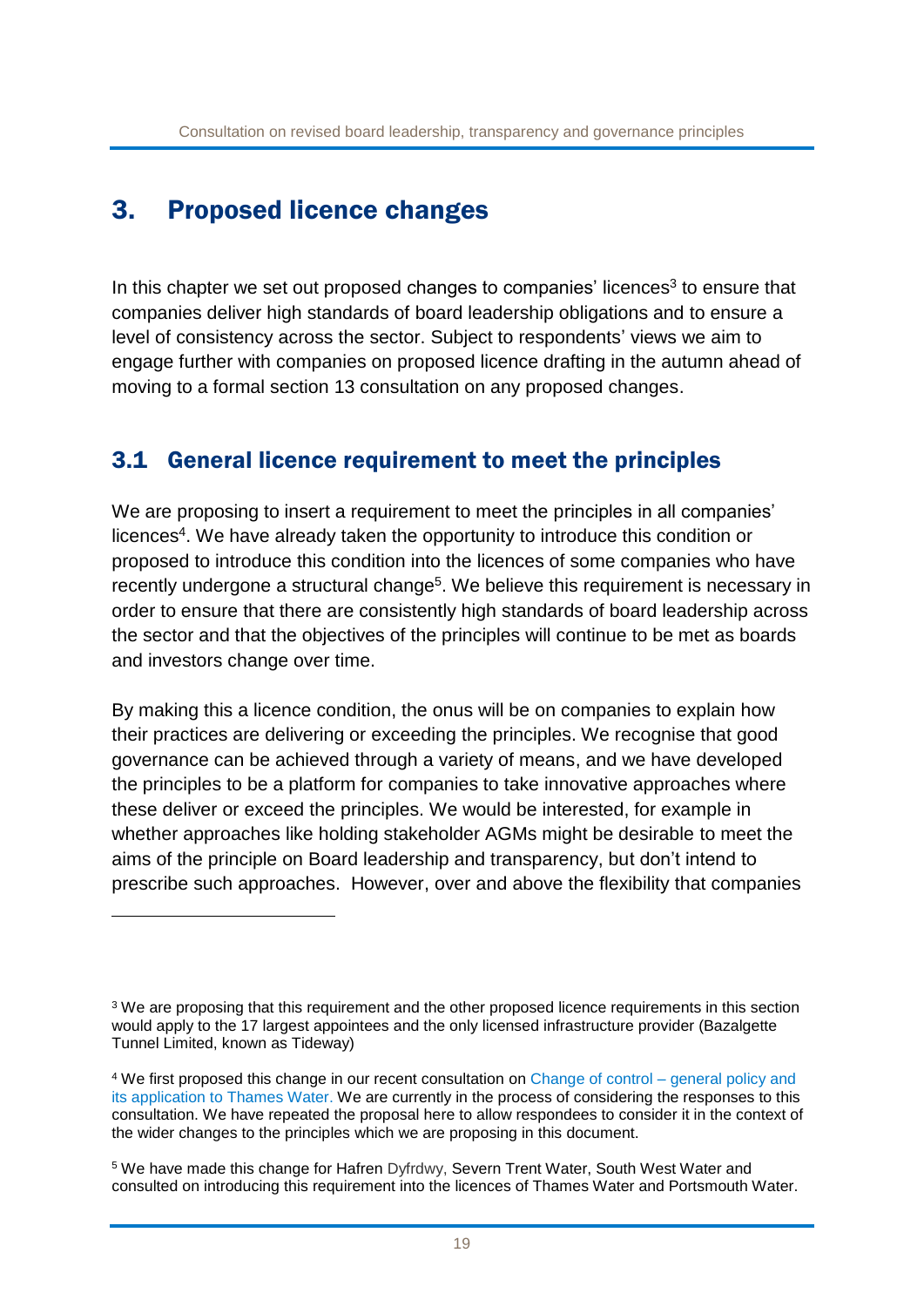have in terms of how they deliver against the principles, there may also be some limited occasions where the particular circumstances of a company mean that it cannot deliver against a specific sub-principle. Where this is the case companies will need to explain how an alternative approach still ensures that the company meets the objective of the principles.

We expect that any alternative approaches will be few in number for any particular company.

In instances where a company is not complying with a particular principle and is unable to provide a satisfactory explanation, as set out above, we will consider that a company has not met the requirements of the principle.

We are proposing that the new licence requirement to meet the principles would, as it has been to date, be accompanied by a mechanism which would allow companies to ask us to refer any revisions to the principles to the Competition and Markets Authority if the appointee disputes whether the revisions to the principles are reasonable and appropriate. This is in line with the appeal mechanism in the licence that is currently in place for the Regulatory Accounting Guidelines.

We are also proposing that the licence obligation to meet the principles would set out the process through which we would make changes to the principles (including that we will consult and any relevant notice periods). In combination with the proposed appeal mechanism, we consider that this allows a clear and proportionate framework for companies to engage on future changes to the principles and to ensure the changes fall properly within the scope of the licence requirement.

In light of a general licence requirement to meet the board leadership, transparency and governance principles, there may also be scope to simplify specific licence conditions relating to corporate governance that some companies currently have in their licences. We will consider the scope for simplification alongside work to finalise our position on the proposed changes to companies' licences in this consultation. We would welcome examples of specific instances where individual companies' licence conditions might conflict or overlap with the revised principles.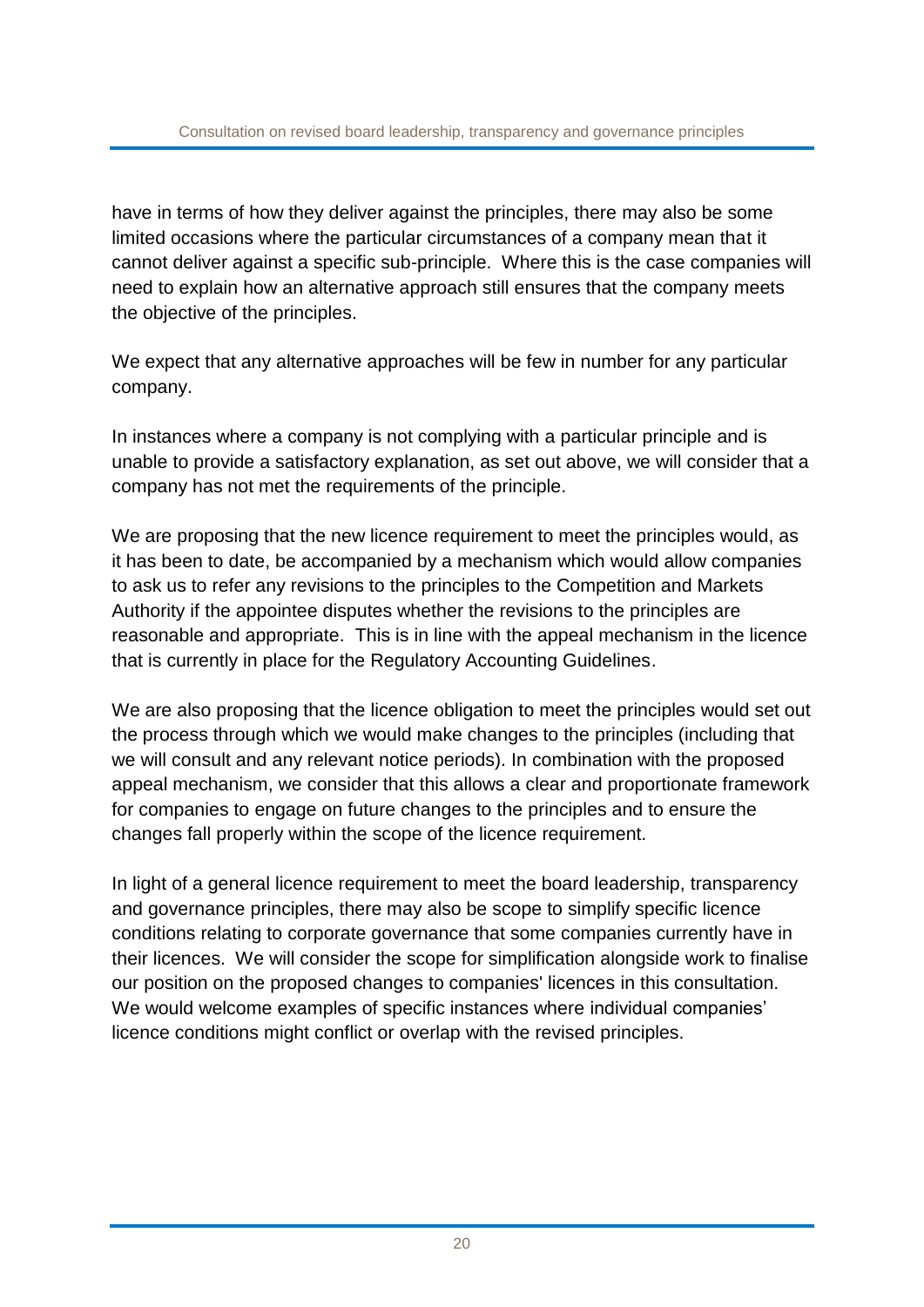#### Consultation questions

- Q10: Do you agree with our proposal to insert a requirement in companies' licences that they must meet the principles?
- Q11: Do you agree with our proposal for an appeal mechanism and a change process in the proposed licence condition to meet the principles?
- Q12: Are there specific instances where individual companies' licence conditions might conflict or overlap with the revised principles?

## 3.2 Specific licence requirements on board composition

We believe that having significant independent representation on boards is a necessary component of any effective arrangement.

We are proposing to insert into companies' licences a requirement for independent non-executive directors to be the single largest group on boards compared to executive directors and non-executive directors who are not independent. This is because we consider that having good independent challenge is central to good governance. Independent directors can bring:

- a different perspective to other directors which may help bring greater challenge and scrutiny of the executive;
- a strong focus on the interests of stakeholders of the regulated business, including customers; and
- diversity of views and experience which other directors may not provide.

We are proposing that we will apply the criteria set out in the UK Corporate Governance Code to assess whether or not a director can be considered independent. This is a widely applied, accepted and understood test. However we could take an alternative approach whereby we would insert criteria for independence in the licence. This would allow us to reflect any particular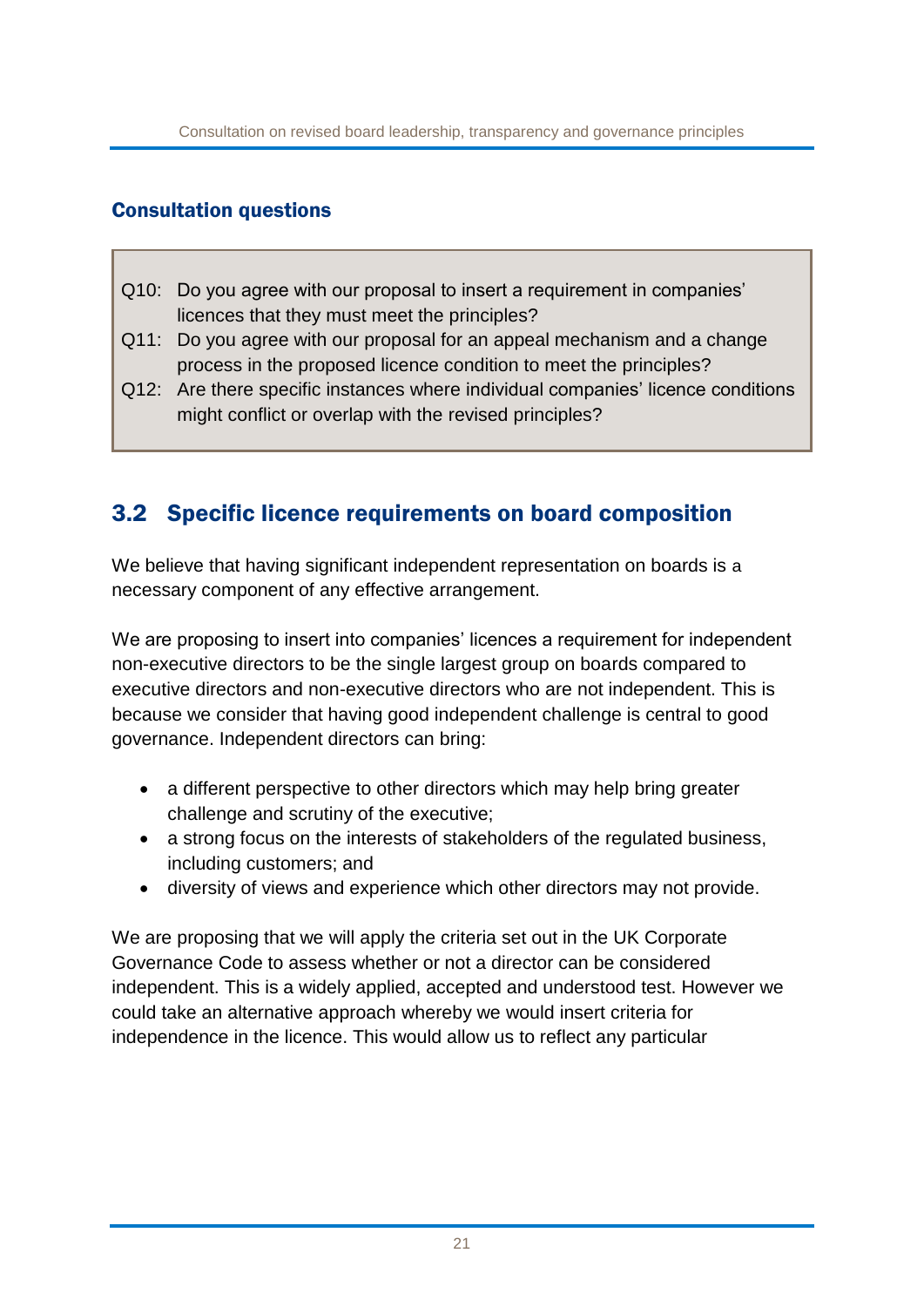circumstances for the water sector. This is an approach which has been taken by Ofgem, for example<sup>6</sup>.

There is a question of whether we should go further than independent non-executive directors being the single largest group on board and consider whether in fact they should be the majority. We acknowledge that increasing the number of independent non-executive directors does not by itself lead to a better functioning board. However it may be that moving the balance further in the direction of independent directors could lead to a strengthening of an independent voice on the board. We could do this through either adding as an additional sub-principle or as a licence requirement.

We believe that there is a place for investors on regulated company boards in some ownership structures and that any requirement for a majority of independent directors could lead to unwieldy board sizes. We are therefore seeking respondents' views on the right balance of independent and non-independent directors and (as set out in 2.4) whether, if flexibility on whether there was an independent chair was appropriate, a greater proportion of independent non-executive directors could be an appropriate mitigation.

### Transition periods

<u>.</u>

While the proposed licence requirement may not imply any change for most boards, it could lead to some companies having to amend the composition of their boards. We propose to allow a transitional period for these changes until April 2020 and would expect to discuss this with the companies concerned.

We also note that there may be periods when due to unforeseen circumstances, eg the sudden, unexpected departure of an independent non-executive director, a company might find that it does not have a sufficient number of independent nonexecutive directors. We propose that we would insert wording into the licence clarifying that such limited exceptions would not cause a company to be in breach of the licence condition, where action is being taken to address board balance within a reasonable timeframe.

<sup>&</sup>lt;sup>6</sup> See, for example, section 43A of [Standard conditions of the Electricity Distribution Licence](https://epr.ofgem.gov.uk/Content/Documents/Electricity%20Distribution%20Consolidated%20Standard%20Licence%20Conditions%20-%20Current%20Version.pdf)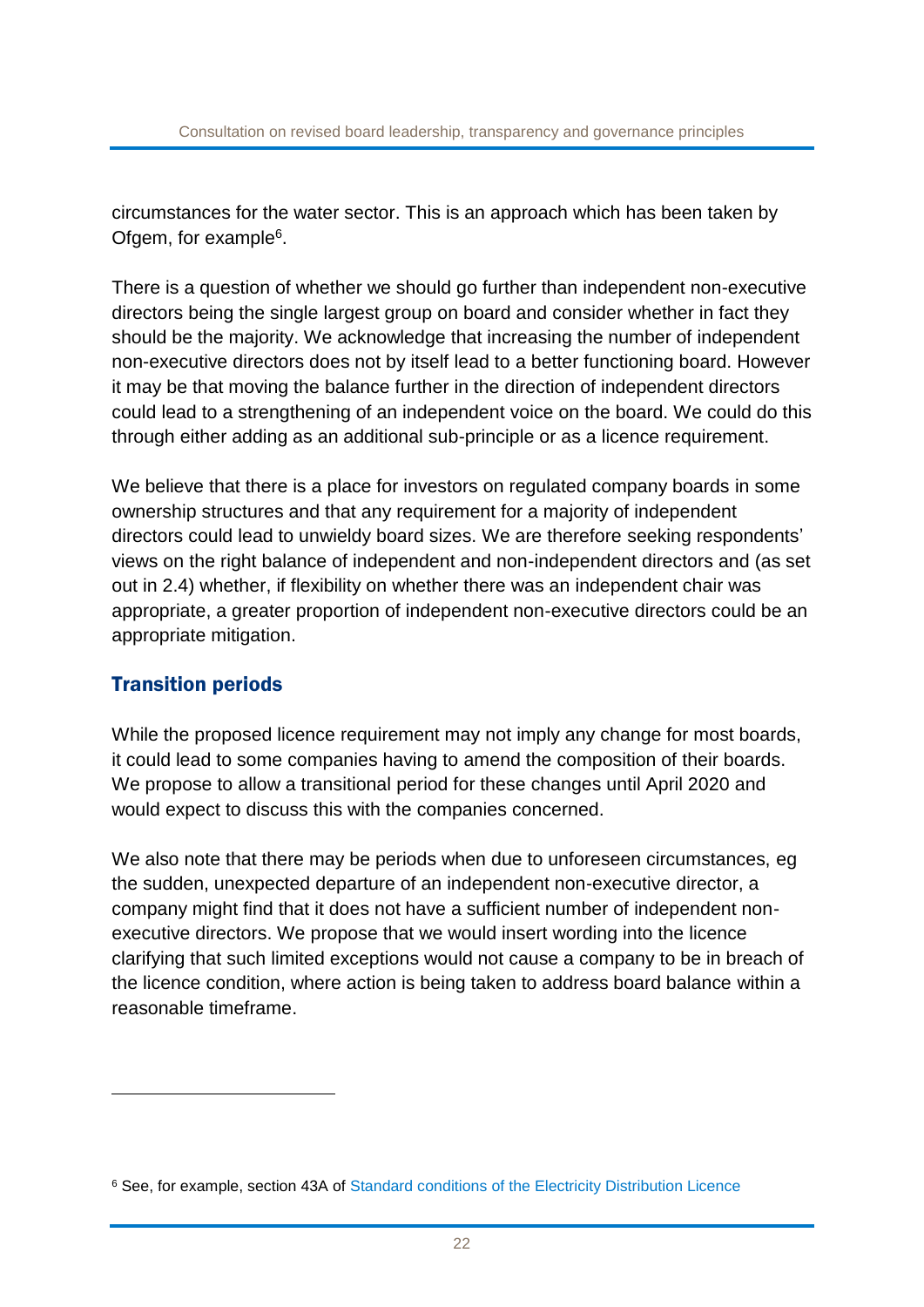#### Consultation questions

- Q13: Do you agree that we should insert a requirement in companies' licences that independent non-executive directors should be the single largest group?
- Q14: Do you agree with our proposal to use the criteria for independence as set out in the UK Corporate Governance Code? Do you think that there are any merits in instead setting out an alternative approach whereby we would insert criteria for independence in the licence?
- Q15: What are your views on the merits of going further than our proposal and instead requiring that independent non-executive directors to be the majority on the board? If we take this approach, should this be a subprinciple or licence requirement?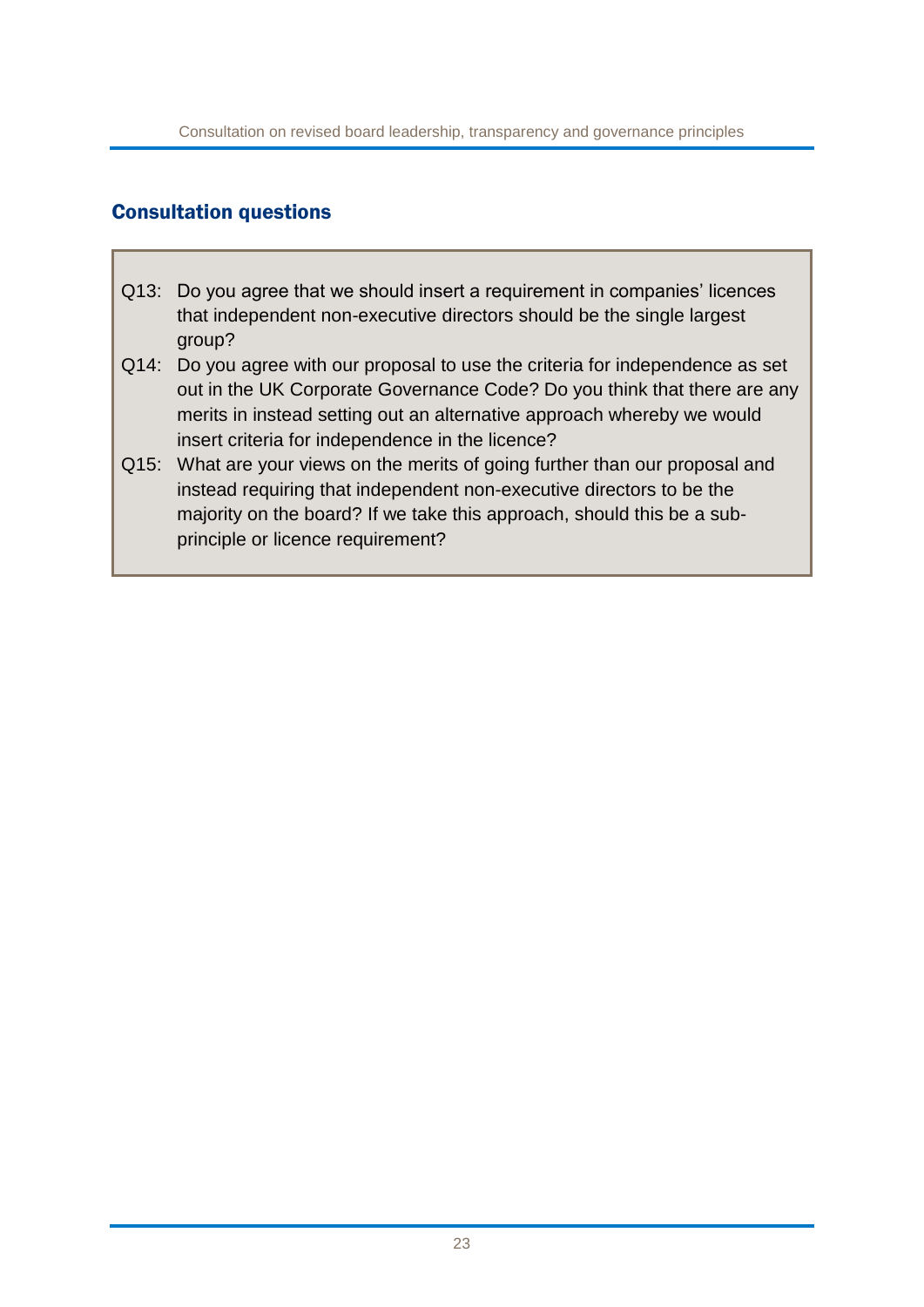## 4. Responding to this consultation and next steps

As we have set out elsewhere in this document, this consultation is part of our work to bring the sector back in balance. As part of this package, we have already set out our [decisions](https://www.ofwat.gov.uk/wp-content/uploads/2018/07/Benefit-sharing-decision-statement-FINAL-for-publishing.pdf) on targeted amendments to our PR19 methodology. We are also planning to publish a discussion paper about putting customers at the heart of everything that water companies do, and to consult further on improving ring-fencing arrangements (bringing all companies up to the highest current level of protections in licences). We plan to publish both of these in early autumn, following engagement with industry and other stakeholders over the summer.

We will consider responses to this consultation and publish a final set of principles in the autumn, with a view to them applying from early 2019. If we decide to proceed with our proposal to make some or all of the licence changes outlined in chapter 3, we will engage further with companies about the wording of these changes in the autumn before proceeding to a formal section 13 consultation.

We welcome your responses to this consultation by close of business on 21 August 2018. Please email responses to [FinanceAndGovernance@ofwat.gsi.gov.uk](mailto:FinanceAndGovernance@ofwat.gsi.gov.uk) or post them to:

Board leadership, transparency and governance consultation **Ofwat** 21 Bloomsbury St London WC1B 3HF

We will publish responses to this consultation on our website at [www.ofwat.gov.uk](http://www.ofwat.gov.uk/). unless you indicate that you would like your response to remain unpublished. Information provided in response to this consultation, including personal information<sup>7</sup>, may be published or disclosed in accordance with access to information legislation –primarily the Freedom of Information Act 2000 (FoIA), the General Data Protection Regulation, the Data Protection Act 2018, and the

<u>.</u>

<sup>7</sup> See [General Data Protection Regulation definitions](https://gdpr-info.eu/art-4-gdpr/)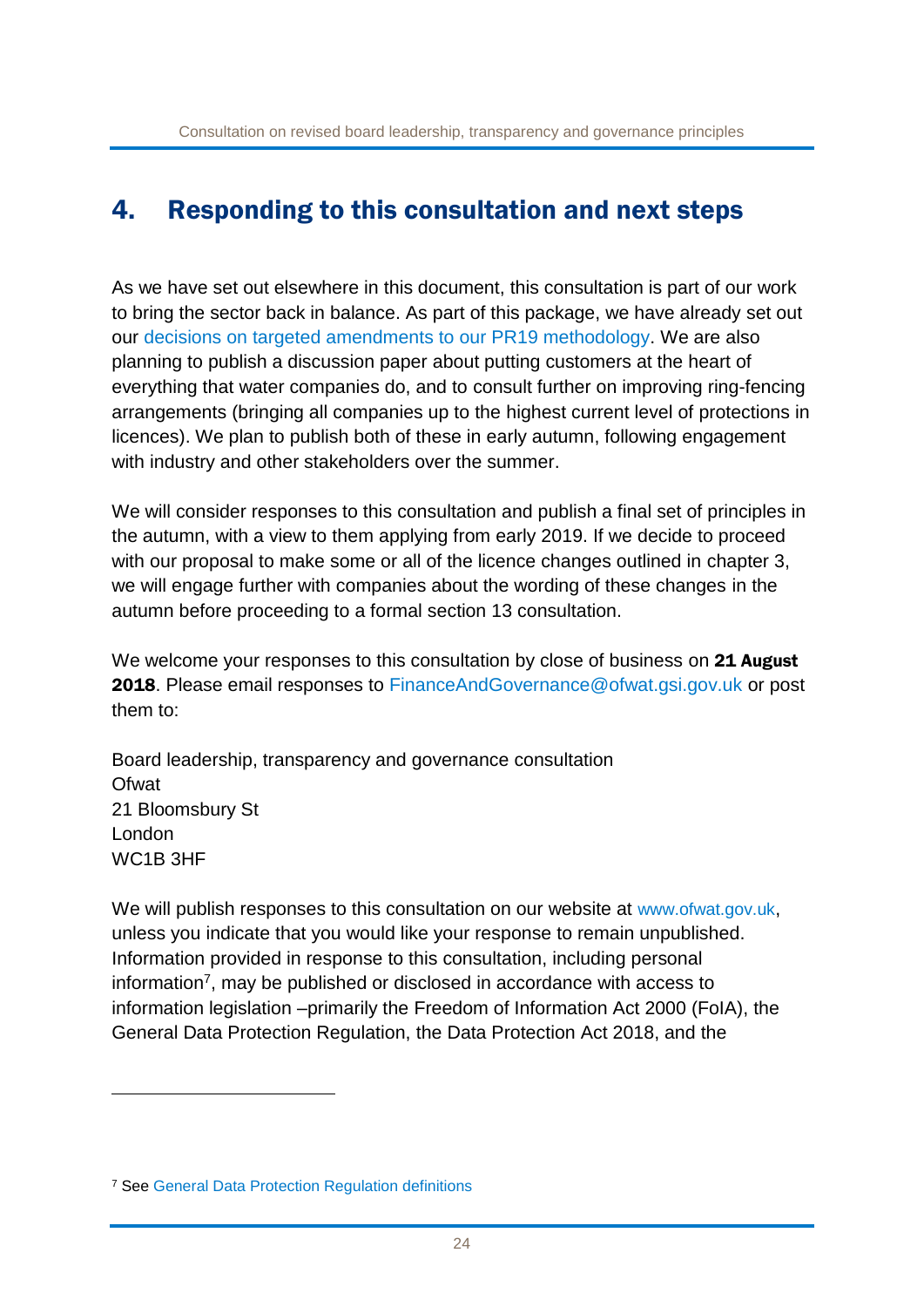Environmental Information Regulations 2004. For further information on how we process personal data please see our [Privacy Policy.](https://www.ofwat.gov.uk/wp-content/uploads/2018/05/Ofwat-2018-Privacy-Policy-May.pdf)

If you would like the information that you provide to be treated as confidential, please be aware that, under the FoIA, there is a statutory 'Code of Practice' which deals, among other things, with obligations of confidence. In view of this, it would be helpful if you could explain to us why you regard the information you have provided as confidential. If we receive a request for disclosure of the information, we will take full account of your explanation, but we cannot give an assurance that we can maintain confidentiality in all circumstances. An automatic confidentiality disclaimer generated by your IT system will not, of itself, be regarded as binding on Ofwat.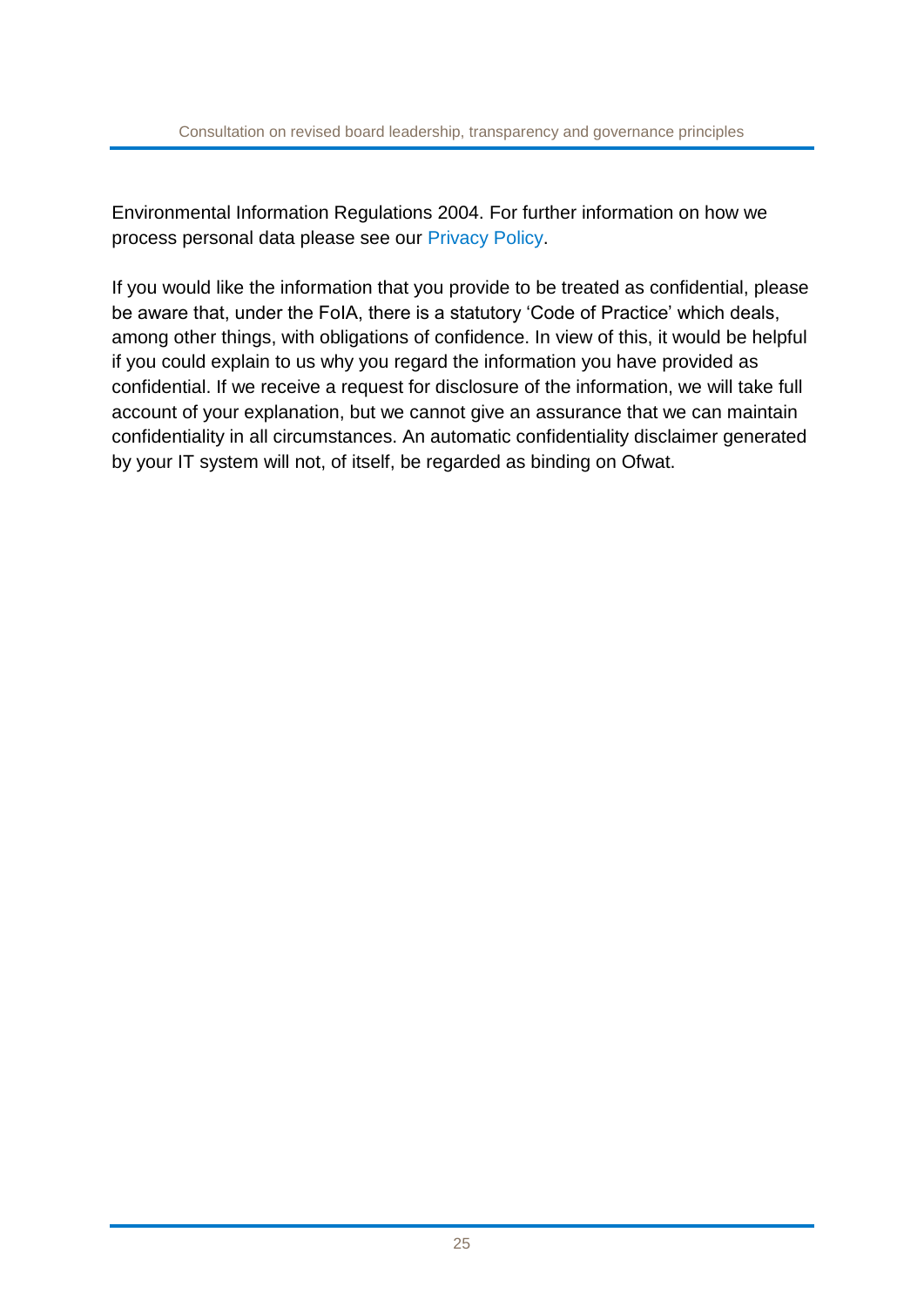# 5. Appendix 1 – Consultation questions

- Q1: Do you agree with the objectives for the principles we have set out (in Table 1 of this chapter)?
- Q2: Do you agree with the aim of setting principles that enable autonomy and flexibility for companies to deliver the highest standards of accountability and responsibility for their behaviour and outcomes, reflecting their own circumstances?
- Q3: Do you agree that if companies are unable (exceptionally) to comply with specific principles, they should explain very clearly how their approach meets the spirit of the principles?
- Q4: Do you agree with our proposed principle for purpose, values and culture?
- Q5: Do you agree with our proposed board leadership and transparency principle?
- Q6: Do you agree with our proposed principle for the stand-alone regulated company?
- Q7: Do you agree with our proposed board effectiveness principle?
- Q8: Do you think that the requirement for an independent chair should be a standalone licence obligation or should we allow some flexibility? If the latter, what mitigations would be appropriate where a company does not have an independent chair?
- Q9: Overall, how well do the proposed principles meet the aim of enabling autonomy and flexibility for companies to deliver the highest standards of accountability and responsibility for their behaviour and outcomes, reflecting their own circumstances (rather than setting overly prescriptive rules)?
- Q10: Do you agree with our proposal to insert a requirement in companies' licences that they must meet the principles?
- Q11: Do you agree with our proposal for an appeal mechanism and a change process in the proposed licence condition to meet the principles?
- Q12: Are there specific instances where individual companies' licence conditions might conflict or overlap with the revised principles?
- Q13: Do you agree that we should insert a requirement in companies' licences that independent non-executive directors should be the single largest group?
- Q14: Do you agree with our proposal to use the criteria for independence as set out in the UK Corporate Governance Code? Do you think that there are any merits in instead setting out an alternative approach whereby we would insert criteria for independence in the licence?
- Q15: What are your views on the merits of going further than our proposal and instead requiring that independent non-executive directors to be the majority on the board? If we take this approach, should this be a sub-principle or licence requirement?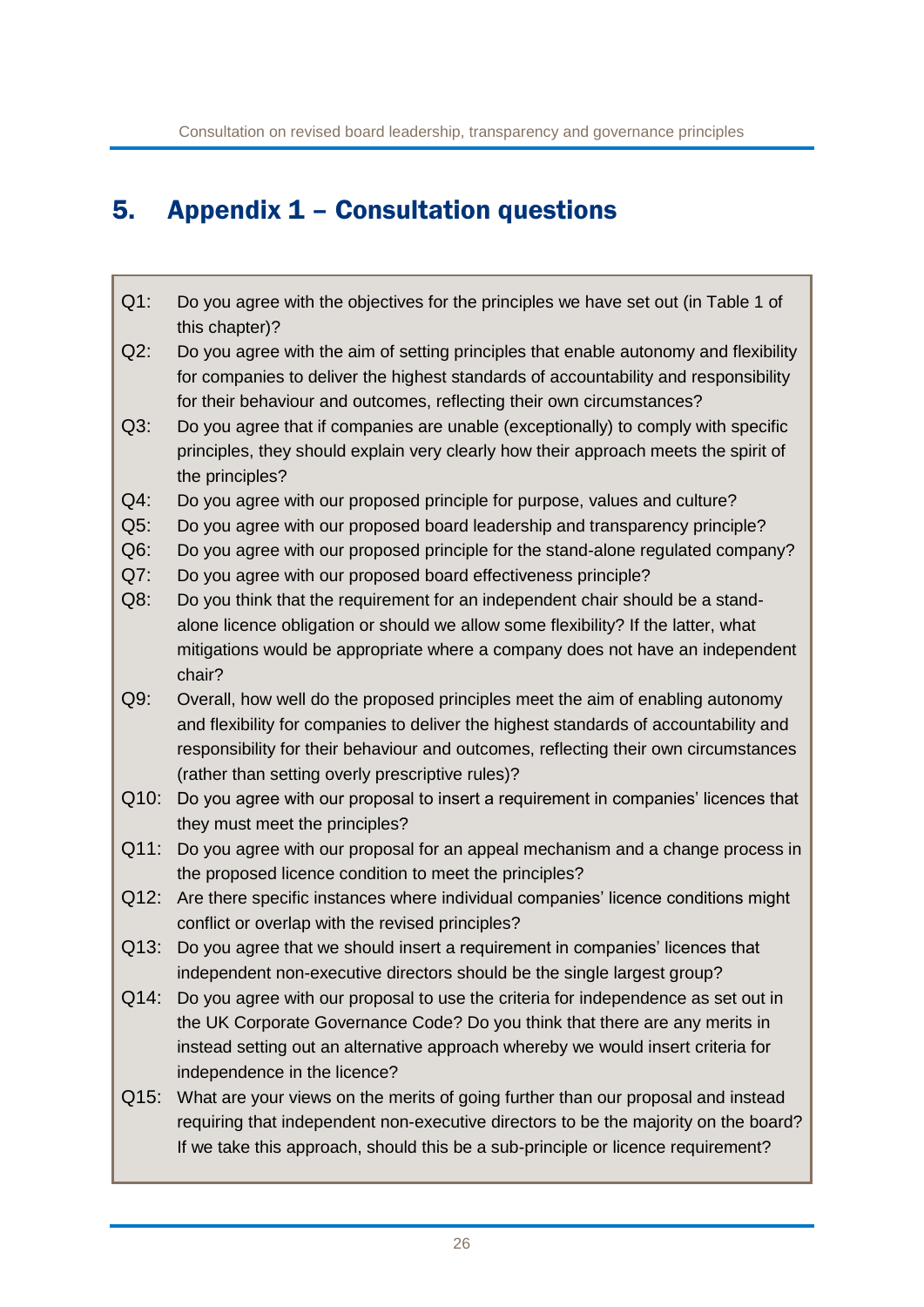# 6. Appendix 2– Proposed set of revised principles

Boards must meet or exceed these principles and demonstrate how they have done so. Where companies take alternative approaches to any of the principles, they must explain how the arrangements they have in place meet or exceed the spirit of the principles.

| <b>Main principles</b> |                                                                                                                                                                                                                       | <b>Sub-principles</b>                                                                                                                                                                                                                                                                                                                                                                                                                                                                                                                                                                                                                                                                                                                                                                                            |
|------------------------|-----------------------------------------------------------------------------------------------------------------------------------------------------------------------------------------------------------------------|------------------------------------------------------------------------------------------------------------------------------------------------------------------------------------------------------------------------------------------------------------------------------------------------------------------------------------------------------------------------------------------------------------------------------------------------------------------------------------------------------------------------------------------------------------------------------------------------------------------------------------------------------------------------------------------------------------------------------------------------------------------------------------------------------------------|
| 1.                     | <b>Purpose, values and culture</b><br>The board should establish the<br>company's purpose, strategy and<br>values, and satisfy itself that<br>these and its culture are aligned<br>with the needs of those it serves. | The board should promote and develop its collective vision of the company's purpose, which should be<br>Ĺ.<br>consistent with its role as a monopoly provider of an essential public service.<br>ii.<br>The board should make sure that the company's strategy, values and culture are consistent with its purpose.<br>The board should monitor and assess values and culture to satisfy itself that behaviour throughout the<br>TII.<br>business is aligned with the company's purpose. Where it finds misalignment it should take corrective action.<br>iv. Companies' annual reporting should explain the board's activities and any action taken. It should also<br>include an annual statement from the board focusing on how the company has set its aspirations and<br>performed for all those it serves. |
| 2 <sub>1</sub>         | <b>Board leadership and</b><br>transparency<br>Companies must demonstrate<br>the highest standards of board                                                                                                           | Companies must publish the following information in a form and level of detail that is accessible and clear for<br>customers and stakeholders:<br>An explanation of the company's executive pay policy and how the criteria for awarding short and long-term<br>performance related elements are substantially linked to stretching delivery for customers and are rigorously                                                                                                                                                                                                                                                                                                                                                                                                                                    |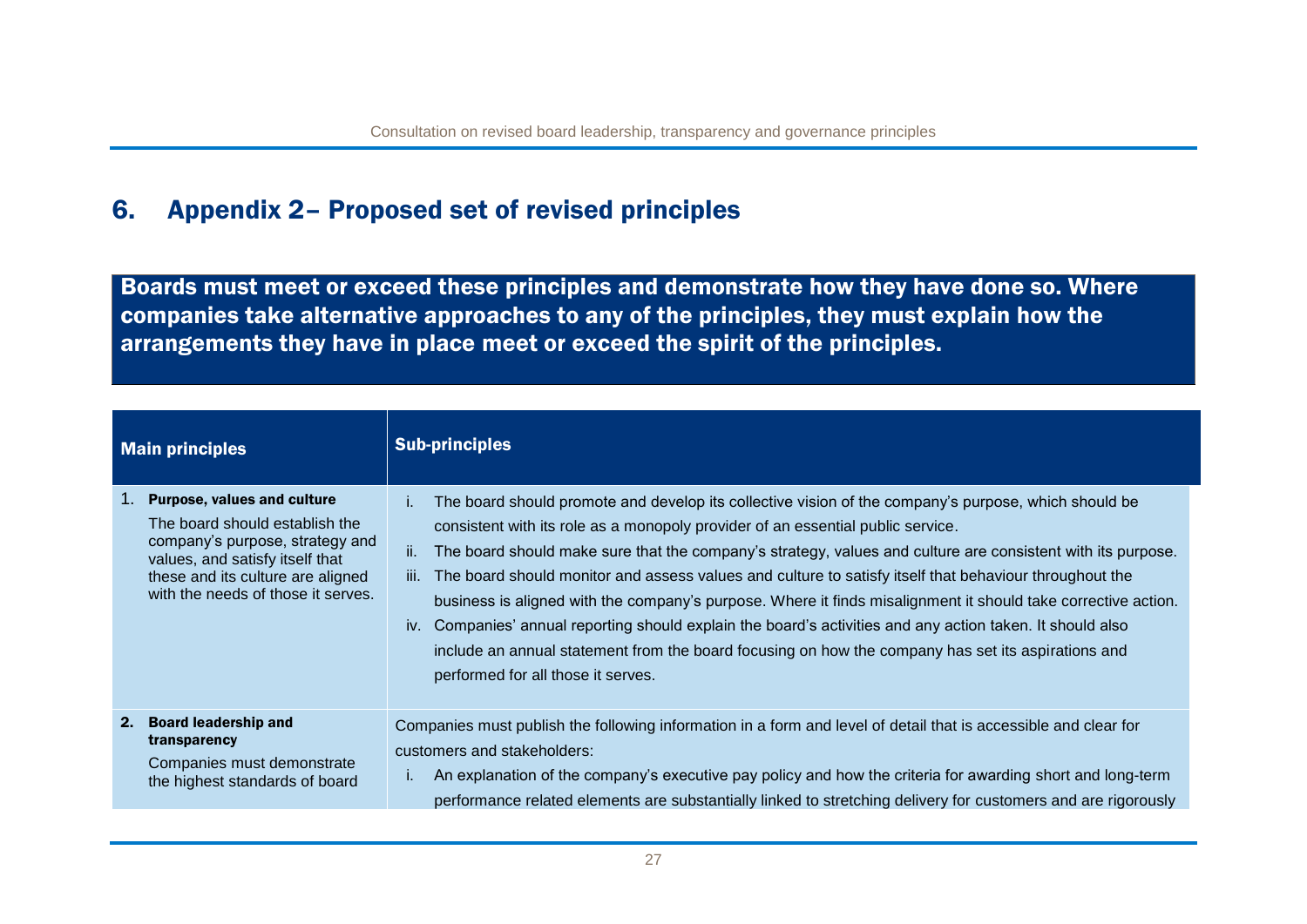| <b>Main principles</b>                                                                                                                                                                                                                                                                                                                                                                                       | <b>Sub-principles</b>                                                                                                                                                                                                                                                                                                                                                                                                                                                                                                                                                                                                                                                                                                                                                                                                                                                                                                        |
|--------------------------------------------------------------------------------------------------------------------------------------------------------------------------------------------------------------------------------------------------------------------------------------------------------------------------------------------------------------------------------------------------------------|------------------------------------------------------------------------------------------------------------------------------------------------------------------------------------------------------------------------------------------------------------------------------------------------------------------------------------------------------------------------------------------------------------------------------------------------------------------------------------------------------------------------------------------------------------------------------------------------------------------------------------------------------------------------------------------------------------------------------------------------------------------------------------------------------------------------------------------------------------------------------------------------------------------------------|
| leadership, transparency and<br>governance.                                                                                                                                                                                                                                                                                                                                                                  | applied. Where directors' responsibilities are substantially focused on the regulated company and they hold<br>responsibilities elsewhere in the group, pay policies should be fully disclosed at the regulated company level;<br>An explanation of dividend policies and dividends paid, and how these take account of delivery for customers<br>Ϊİ.<br>and other obligations (including to employees);<br>An explanation of the key risks to the future success of the business, and how these risks have been<br>ΪÏ.<br>considered and addressed;<br>iv. An explanation of group structure;<br>The annual report should include details of board and committee membership, number of times they met,<br>V.<br>attendance at each meeting and where relevant, votes cast.                                                                                                                                                  |
| 3. Stand-alone regulated company<br>The regulated company must act<br>as if it is a stand-alone company,<br>and have an effective board with<br>full responsibility for all aspects<br>of the regulated company's<br>business for the long term. Board<br>committees, including but not<br>limited to audit, remuneration<br>and nomination committees,<br>should operate at the regulated<br>company level. | The board of the regulated company must have meaningful control of the business, including the freedom to<br>Ť.<br>set, and accountability for, all aspects of the regulated company's strategy;<br>ii.<br>Full explanation must be given of any matters that are reserved for shareholders or parent companies<br>(where applicable), and how this relates to the objective of sub-principle i;<br>iii.<br>Each of the board committees should report into the board of the regulated company, with final decisions<br>made by the board of the regulated company;<br>iv. The board of the regulated company should be fully focussed on the activities of the regulated company;<br>take action to identify and eliminate any conflicts of interest, including those resulting from significant<br>shareholdings; and ensure that the influence of third parties does not compromise or override independent<br>judgement. |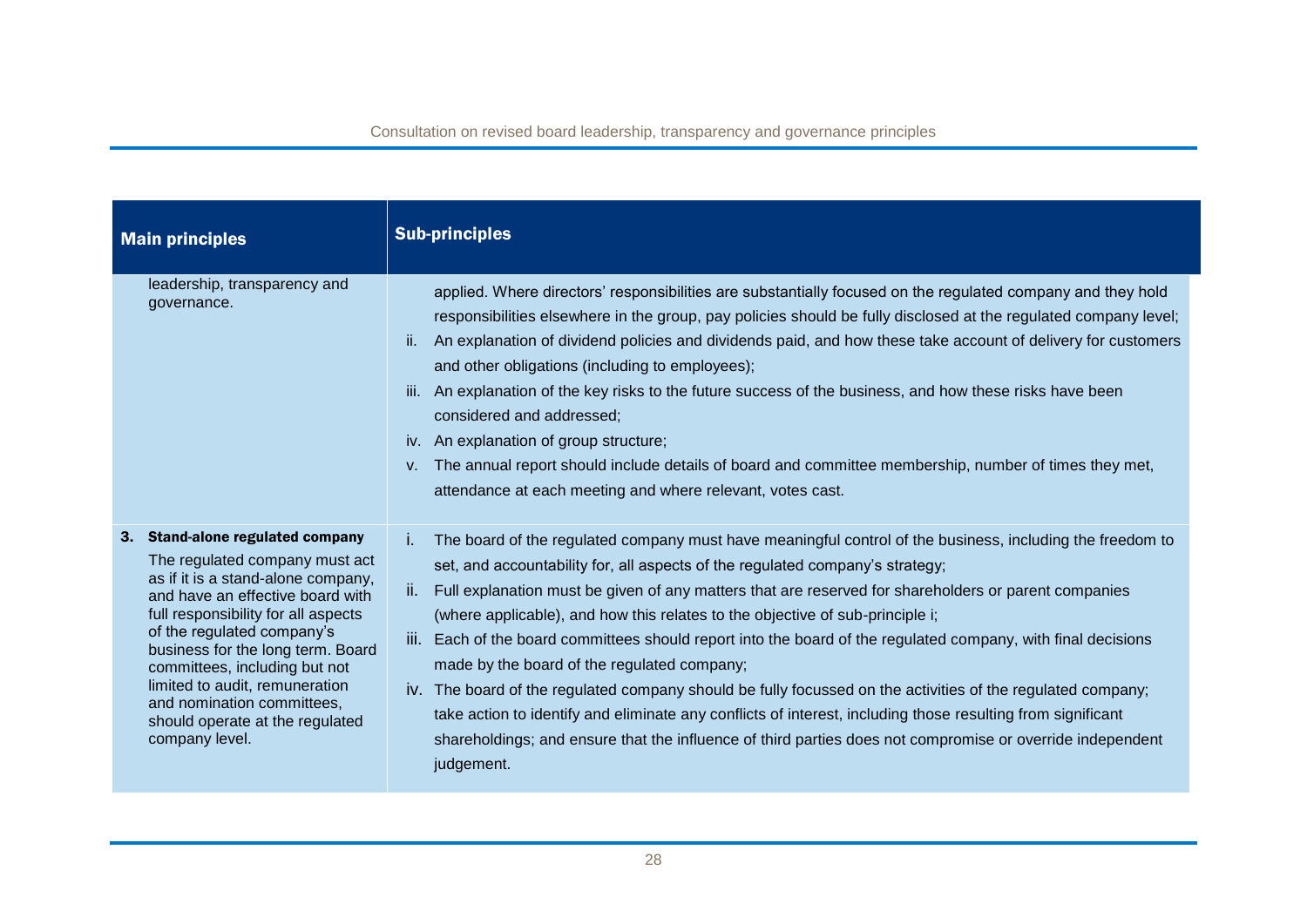| <b>Main principles</b>                                                                                                                                                                                                                                                                                                  | <b>Sub-principles</b>                                                                                                                                                                                                                                                                                                                                                                                                                                                                                                                                                                                                                                                                                                                                                                                                                                                                                                                                                                                                                                                                                                                                                                                                                                                                                                                                                                                                                                                                                                                                                                                                                  |
|-------------------------------------------------------------------------------------------------------------------------------------------------------------------------------------------------------------------------------------------------------------------------------------------------------------------------|----------------------------------------------------------------------------------------------------------------------------------------------------------------------------------------------------------------------------------------------------------------------------------------------------------------------------------------------------------------------------------------------------------------------------------------------------------------------------------------------------------------------------------------------------------------------------------------------------------------------------------------------------------------------------------------------------------------------------------------------------------------------------------------------------------------------------------------------------------------------------------------------------------------------------------------------------------------------------------------------------------------------------------------------------------------------------------------------------------------------------------------------------------------------------------------------------------------------------------------------------------------------------------------------------------------------------------------------------------------------------------------------------------------------------------------------------------------------------------------------------------------------------------------------------------------------------------------------------------------------------------------|
| <b>Board effectiveness</b><br>4.<br>Boards and board committees<br>should have the appropriate<br>balance of skills, experience,<br>independence and knowledge of<br>the company. Boards should<br>identify what customer and<br>stakeholder expertise is needed<br>in the boardroom and how this<br>need is addressed. | The chair must be independent of management and investors. There must be explicit division of<br>Τ.<br>responsibilities between running the board and executive responsibility for running the business;<br>There should be an annual evaluation of the performance of the board. This should consider the balance of<br>ΪĹ.<br>skills, experience, independence and knowledge, its diversity, and how stakeholder needs are addressed.<br>The approach should be reported in the annual report and any weaknesses should be acted on and<br>explained;<br>There must be a formal, rigorous and transparent procedure for new appointments which is led by the<br>III.<br>nomination committee and supports the main principle. Decisions should be made in the context of skills and<br>experience of the whole board, not solely on individual merits;<br>iv. To ensure there is a clear understanding of the responsibilities attached to being a non-executive director in<br>this sector, companies should arrange for the proposed, final candidate for new non-executive appointments<br>to a board to meet Ofwat ahead of a formal appointment being made. This includes candidates for chairs,<br>independent non-executive director and investor representative director positions;<br>The independent directors on a committee should have the requisite knowledge and experience to enable<br>V.<br>them to provide appropriate challenge;<br>vi. There should be a majority of independent members on the audit, nomination and remuneration committees<br>and they must be led by an independent non-executive director. |